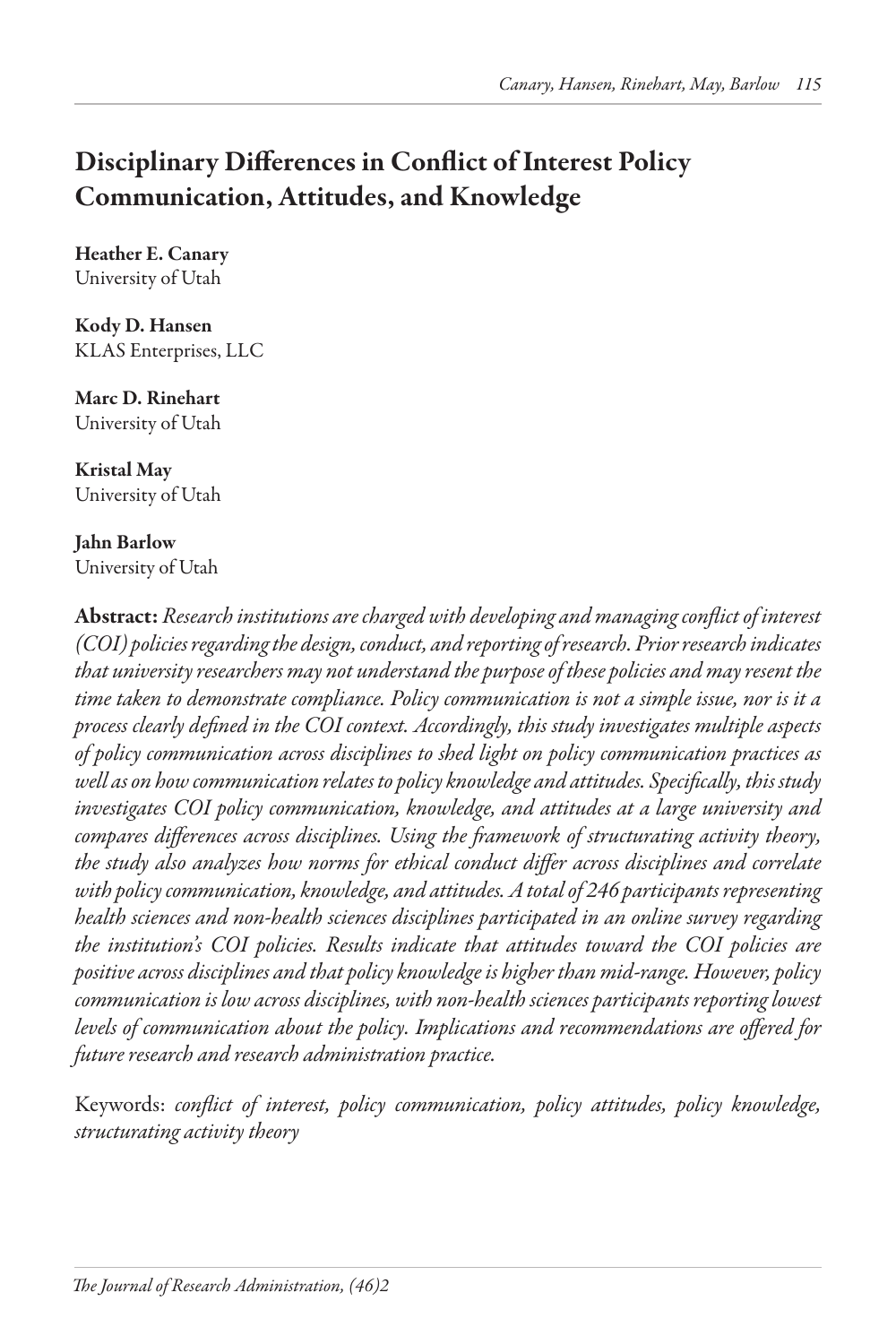#### Introduction

Financial conflicts of interest (COI) in research exist when an investigator potentially benefits financially from the research in which that individual is involved. One common conflict occurs when an investigator establishes a financial relationship with an industry partner through receipt of industry-sponsored research, gifts, or remuneration from consultation, speaking engagements, etc. Several studies suggest that industry partnerships can cause conscious or subconscious bias on study design, data collection and analysis, and reporting of results, no matter the nature of the relationship (Bekelman, Li, & Gross, 2003; Berger, 2015; Bes-Rastrollo, Schulze, Ruiz-Canela, & Martinez-Gonzalez, 2013; Lexchin, Bero, Djulbegovic, & Clark, 2003; Sah & Fugh-Berman, 2013). Another common conflict of interest occurs when an investigator generates intellectual property through research. Generating intellectual property alone does not cause a financial conflict of interest, but a conflict does arise if an existing industry partner or a university-funded start-up company commercializes the intellectual property. Although remarkably little research exists on conflicts of interest involving startup companies, financial and commitment conflicts are an obvious concern, especially if the researcher also holds an equity interest in the company (Smith, 2011).

The volume of industry-physician relationships and number of start-up companies appears to be increasing. According to Ornstein, Weber, and Nguyen (2013), pharmaceutical and medical device companies made payments to physicians of \$4 billion from 2009-2013. That figure was nearly matched (\$3.53 billion) between August 2013 and December 2014 (Groeger, Ornstein, Tigas, & Jones, 2015).<sup>1</sup> Similarly, the number of university start-up companies created per year increased from 330 in 2003 to 647 in 2012 (Valdivia, 2013).<sup>2</sup> These data together demonstrate that as industry-physician relationships and university investments in start-ups and licensing of intellectual property increase, so do the number of potential conflicts of interest related to research.

The increasing likelihood of conflicts of interest and lack of transparency of physician's industry relationships have received the attention of government regulators, leading to policy changes. In 2008, Senator Chuck Grassley (R-IA) called for policy revisions concerning industry payments to individual physicians. This led to the Physicians Payments Sunshine Act (2010) and the Department of Health and Human Services adopting new regulations to Public Health Services funding, which included changes to the National Institute for Health (NIH) conflict of interest policy in 2011. Some of the new NIH regulations set standards on investigators' industry relationships and intellectual property. Because the NIH is the largest research funding agency outside of the Department of Defense (White House Office of Science and Technology Policy, 2014), changes to its COI policy have had a major impact on COI policies and procedures of the nation's universities and colleges that seek NIH grant funding. The new NIH COI policy holds universities accountable for ensuring that researchers comply with federal regulations. As a result, many research universities made significant changes to their COI policies and procedures in 2012 based on NIH standards.

Implementation of a new university COI policy (COIP) is challenging. The policy must be robust enough to account for an array of possible conflicts of interest, including the aforementioned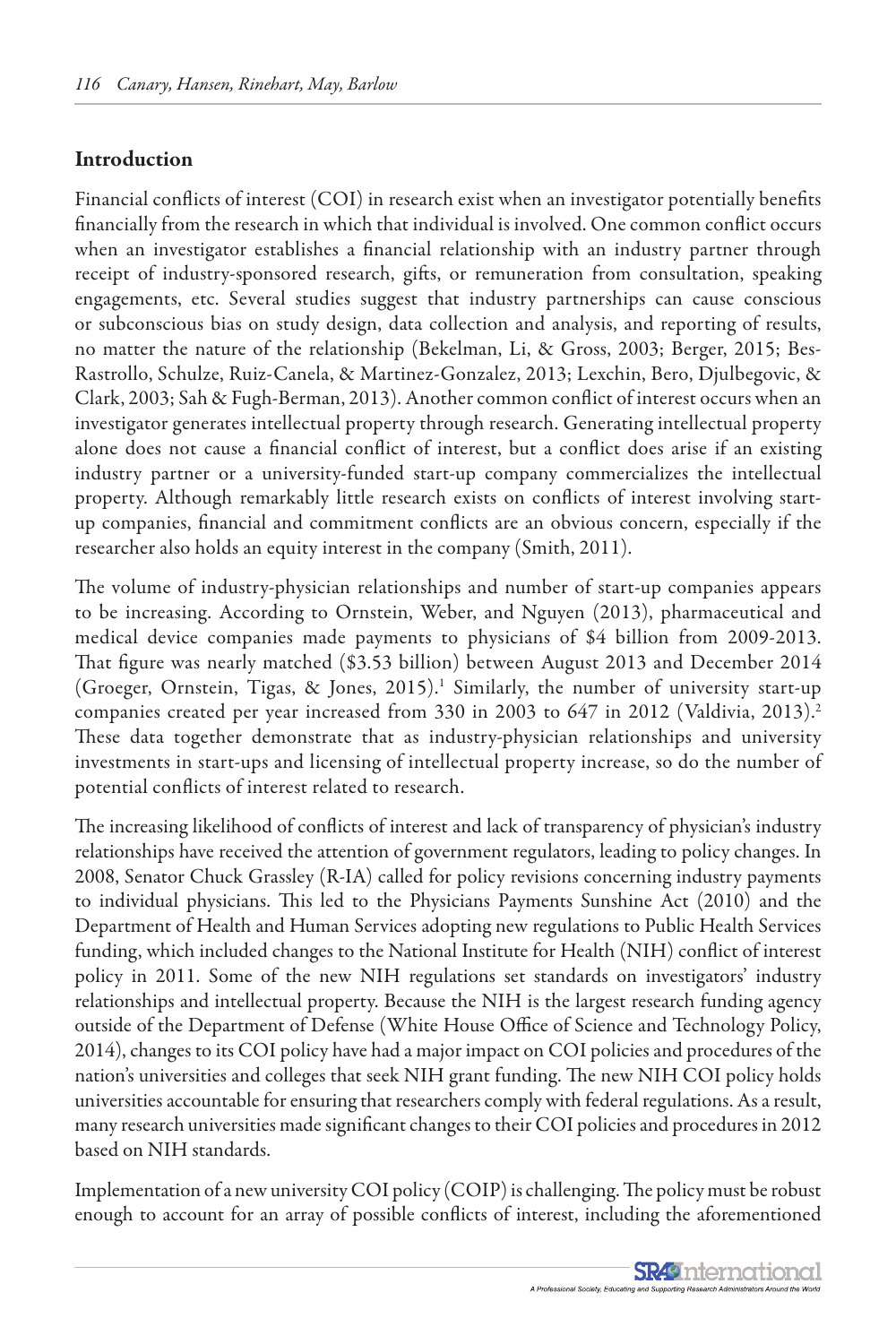examples, as well as accommodating a diverse population of researchers. Universities with closely associated medical schools face an extraordinary challenge if the university desires a unified and comprehensive COIP. Clinical researchers at medical schools may have more industry-related conflicts based on the large amounts of money pharmaceutical and medical device companies give to physicians. Furthermore, attitudes, objectives, motivations, and philosophies may differ between researchers in different fields. A comprehensive COIP must be communicated effectively to such a diverse audience. This may mean different communication strategies customized to unique audiences, or one strategy that transcends the differences between researchers across all fields with conflicts of interest (which may or may not be field-related). Clearly, much remains to be understood about how COIPs are perceived, interpreted, and communicated, and with what consequences. Prior research indicates that three key concerns for COIPs are communication, knowledge, and attitudes, which we discuss below.

## *Communication*

Policy making, implementation, and compliance are communicative practices. Policy practice is not linear, but rather implies a circuit of communicative behaviors that might include attending to potential unintended consequences of policy provisions, addressing ambiguities in the policy text, and managing paradoxes inherent to the academic research context (LeGreco, 2012). Canary, Blevins, and Ghorbani (2015) found that the bulk of organizational communication research on policy communication represents an information transfer perspective to policy communication among practitioners. Lee and Garvin (2003) suggest that practitioners ought to move away from such notions of information transfer and toward methods of informational exchange, including reciprocity and valuing open, two-way communication channels.

Policy communication requires a high degree of openness, clearly explaining every phase of the process, and being open about expectations by developing relationships based on mutual trust ( Janse & Konijnendijk, 2007). However, conflicting pressures from multiple parties may lead to reservations about the COI process, and result in secrecy rather than transparency. Frankel (1996) warns that secrecy will persist if researchers continue to view it as a necessary strategy for maintaining industry ties. Furthermore, concerns for proprietary gain can subvert traditional processes of openness and sharing among scientists. Industry partnerships and agreements place restrictions on researchers that in many cases lead to unwillingness or inability to share information, including data, findings, and methods. Marchington, Rubery, and Grimshaw (2011) advise that when implementers are faced with difficult undertakings across organizational boundaries, they should be keenly aware of issues of alignment, integration, and consistency. That is, when a governing body has not aligned meaning and goals with members, and members are poorly integrated into systems of knowledge sharing (or if the system does not support integration), problematic inconsistencies may ensue. To address this, Beachy, Berger, & Olson (2014) concluded from their Institute of Medicine roundtable on COI management that goals of communicating to the public about COI are to promote innovation, meet client needs, and increase and maintain public trust.

Clearly, policy communication is not a simple issue, nor is it a process that has been clearly defined in the COIP context. Accordingly, this study investigates multiple aspects of policy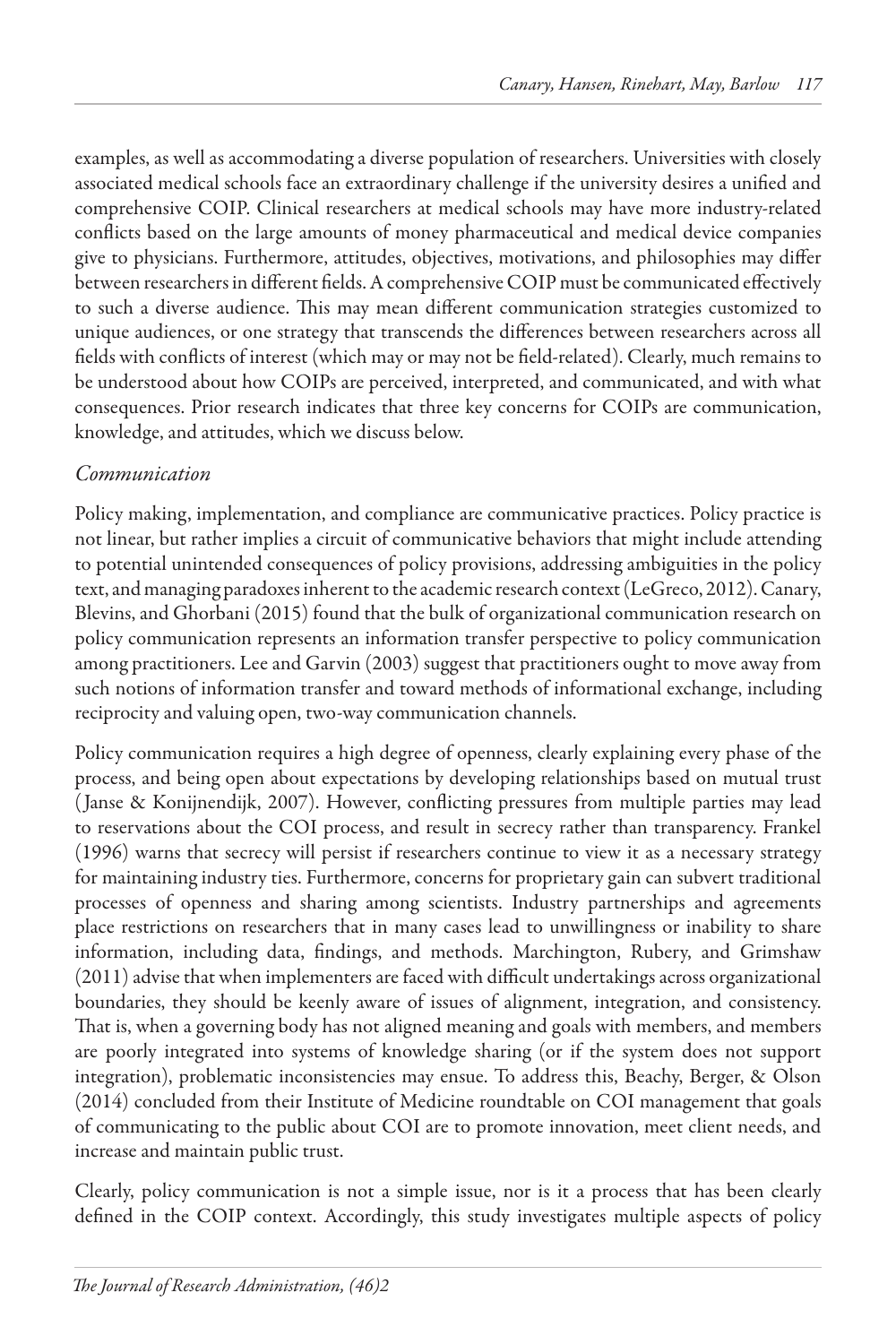communication across disciplines to shed light on such practices as well as on how communication relates to policy knowledge and attitudes.

#### *Knowledge*

If researchers are to be expected to comply with policy, they should be informed as to what a conflict is and what will be required if they are deemed to have a potentially conflictual relationship. As researchers are informed, their knowledge of COI processes increases. Gabler (2010) notes, "Social learning [is] the source of policy integration. Learning implies actors' improved understanding of alternative ideas, reflected in changes to frames that underlie identities, interests, policies, and institutions" (p. 83). Lipton, Boyd, & Bero (2004) provide several useful pieces of advice. Implementers should know which gaps in knowledge exist to understand how to properly assess what information needs to be conveyed. Lipton et al. (2004) found that while researchers report a desire for self-regulation and personal integrity, they approach policy only to the extent that it applies to them. They likely underappreciate their responsibility to understand the scope and implications of conflicts of interest.

For the most part, researchers understand why COIPs exist, and understand appropriate procedures to ensure conflicts are managed (Lipton et al., 2004). However, many are not aware of the actual impact of financial incentives in research, and faculty researchers generally lack understanding of specific details regarding COIPs (Glaser & Bero, 2005; Lipton et al., 2004). This is may be due to COIPs lacking detail regarding what constitutes COI and how it should be managed, or simply not being readily accessible to organizational members (Ancker & Flanagin, 2007). When the policy is available, those who are affected by the policy may develop the requisite knowledge for using it effectively, increasing compliance rates (Zelisko, Baumann, Gamble, Laporte, & Deber, 2014). Gabler (2010) asserts that researchers become strongly integrated with policy mandates when stakeholder goals are congruent and the institution provides opportunities for complex and reciprocal learning. In a recent study, Sacco, Bruton, Hanjal, & Lustgraaf (2015) found that participants who had taken college-level ethics courses demonstrated more sensitivity to the importance of disclosing financial COIs than those without such education. Although participants in that study were students rather than researchers, results indicate the influence of knowledge development opportunities on responses to research ethics issues. Overall, prior research indicates that researchers may have cursory knowledge of COIPs but details that could influence compliance are often lacking. Studies have more often focused on attitudes toward policies rather than objective levels of knowledge. Accordingly, we discuss policy attitudes below.

#### *Attitudes*

Prior research reveals several themes in researcher attitudes about COI and related policies. For example, Mecca, Gibson, Giorgini, Medeiros, Mumford, & Connelly (2015) interviewed researchers across disciplines to gauge their attitudes about conflict of interest scenarios they were presented. Their analysis revealed five attitudinal themes: disclosure, self-removal, accommodation, denial, and recognition of complexity. By far the most prevalent attitude was that conflicts are adequately managed by disclosure. Although disclosure is important, the authors note that researchers do not seem to understand other aspects of COI that may *not* be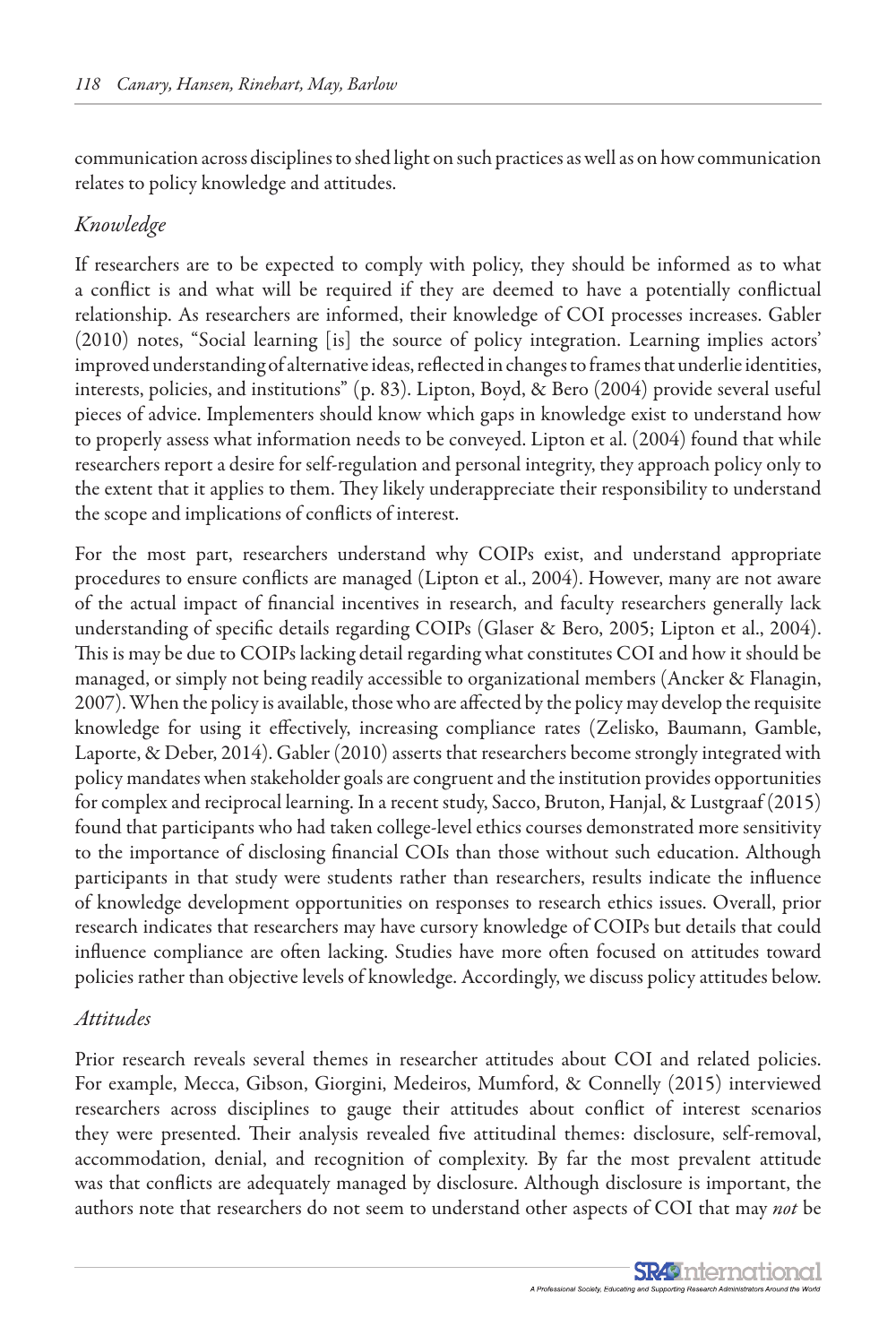adequately managed by disclosures. Their findings comport with Glaser and Bero's (2005) review of published research about COI attitudes. Glaser and Bero's analysis indicates a high reliance on disclosure, which likely reveals "a lack of awareness of the actual impact of financial incentives on themselves and other researchers" (p. 553). Results of that review of research also indicate that researchers believe that financial obligations influence how other researchers report findings, but not themselves. Glaser and Bero warn that if bias is unexamined, disclosure may not be enough to manage conflicts. Yet, Glaser and Bero (2005) explained that researchers approve of industry ties when they are indirectly related to research. Their review of empirical studies assessed researcher attitudes toward industry-research ties, not COI policy specifically, which is the focus of our present study.

A strength of this prior work is that it represents researchers across disciplines. However, little has been done to compare attitudes across disciplines. It is entirely plausible that researchers in different disciplines will have varying attitudes about conflicts of interest, policy solutions, and oversight in the research arena. For example, physicians who engage in industry relationships have been shown to rationalize potential conflicts of interest based on "(1) a sense of entitlement to accept industry gifts, and (2) a sense of invulnerability to the biasing effects of conflicts of interest" (Sah, 2012, p. 482). Sah's work indicates that the prevailing attitude among many physicians was that they felt as though they worked extremely hard in medical school; therefore, they deserved the gifts. Other studies have identified a "bias blind spot" in which individuals claim not to be biased by industry relationships, but they acknowledge those same relationships would bias their peers (Dana & Loewenstein, 2003; Pronin, Lin, & Ross, 2004; Sah & Fugh-Berman, 2013).

Viewing policy as a conglomeration of symbolic appeals, Frankel (1996) emphasizes how policy text "performs important symbolic functions" (p. 1302) in an effort to comfort anxious stakeholders. In reality, though, faculty often feel alienated through COI management processes (Lipton et al., 2004). For example, Lipton et al. found that many researchers believe that only researchers with active financial industry ties should be obligated to know the details of their institution's COIP. In a survey of hundreds of faculty across multiple campuses of the University of California, Lipton et al. (2004) obtained results regarding attitudes toward COIP in 10 departments that reported more financial conflict disclosures than others. Findings show that faculty members have complex, contradictory feelings about university-industry relationships. Most view campus policies as irrelevant, and some expressed anger over the process of policy implementation. Although departmental comparisons were not part of the Lipton et al. (2004) analysis, it could be that such attitudes might differ across researchers from different disciplines. In the following section we discuss theoretical reasons for investigating disciplinary differences in the COIP process and offer our hypotheses and research question that guided the analysis.

## Theoretical Framework

Structurating activity theory (SAT; Canary, 2010b) provides a robust theoretical framework for examining differences in policy perspectives and policy communication processes. SAT integrates broad social constructs from structuration theory (Giddens, 1984) with systemspecific constructs of cultural-historical activity theory (Engeström, 1999). Developed to explain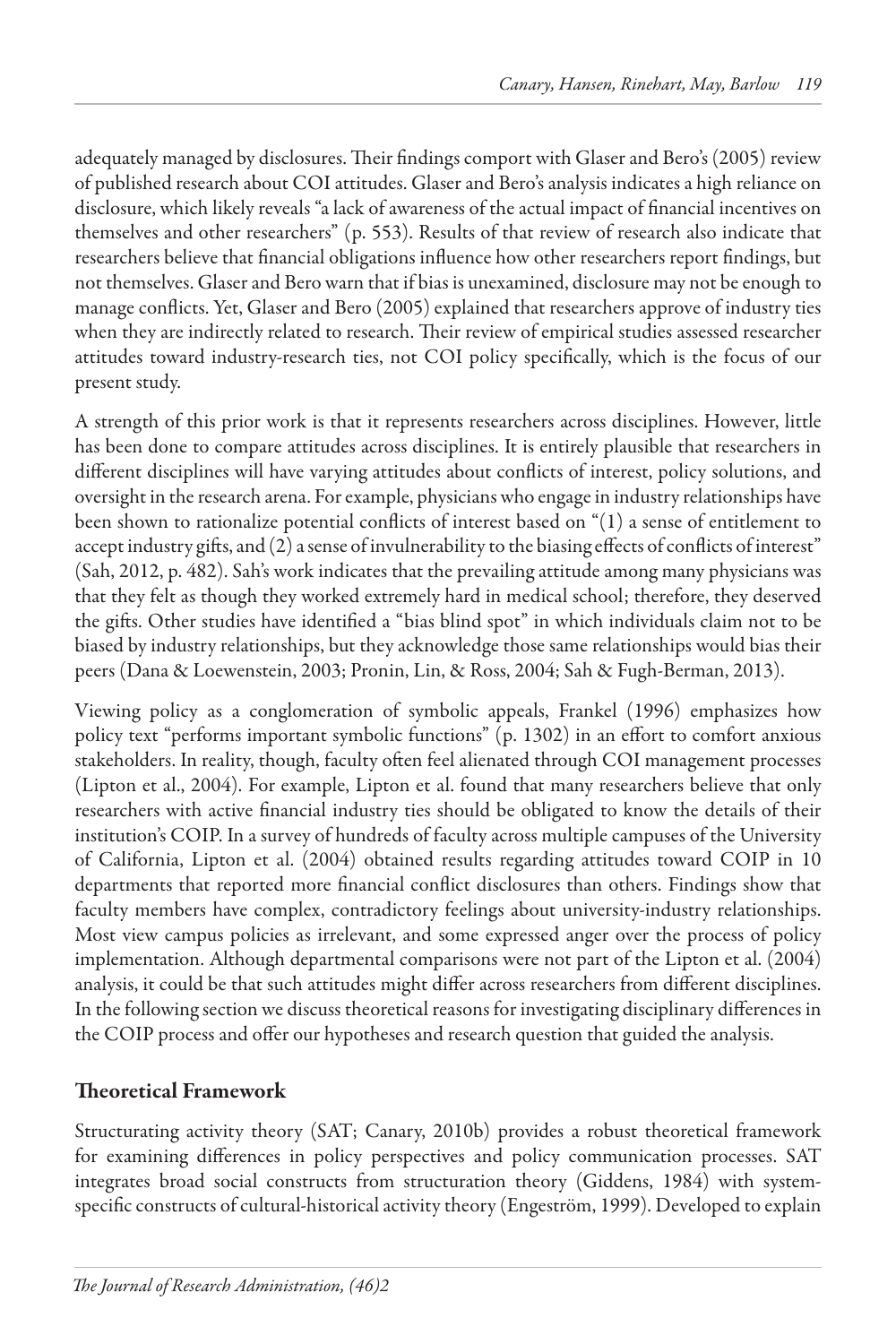cross-system policy processes at multiple levels, SAT proposes that organizational members, and non-members, function in inter-related *activity systems* throughout policy processes. These systems are collectivities of people, practices, and resources that orient toward an object over time, such as developing a particular type of technology or educating a particular set of students. Broad social structures of *signification* (involving meaning), *legitimation* (involving norms), and *domination* (involving authority over people and resources) both enable and constrain activity accomplishment. At the same time, system-specific elements of *subjects* (particular people), *rules*  (norms), *community* (all members of the system), material and symbolic *mediating resources* (e.g., tools and language), and *division of labor* (authoritative and task-related) shape (or *mediate*, according to SAT) how activity is accomplished and, as a result, influence eventual outcomes.

Key propositions of SAT indicate its appropriateness for this study. In particular, proposition two of the theory states, "Elements of systems of ongoing activity mediate situated action and interaction, such that system elements shape how and what policy knowledge is constructed within and between activity systems" (Canary, 2010b, p. 34). This study both applies and tests proposition two by focusing on conflict of interest policy processes in different disciplinary activity systems. Because a university includes many intersecting activity systems, each with their unique blend of people, practices, and resources oriented around discipline-specific objects as well as institution-wide goals, proposition five also guides this study: "Policy knowledge constructed between systems is mediated by elements of intersecting activity systems" (Canary, 2010b, p. 37).

Previous research applying SAT in policy contexts has demonstrated ways in which communication is central to developing knowledge and attitudes about policies (e.g., Canary & McPhee, 2009; Canary, Riforgiate, & Montoya, 2013). SAT-based research has also indicated ways in which policy-related systems can differ in their policy communication processes, knowledge development, and accordingly in their policy-related outcomes (Canary, 2010a). Additionally, prior studies indicate that broad structures such as the legitimation of policy to structure practice and the authority of experts are reproduced through policy interpretation and implementation (Canary & McPhee, 2009). In the context of institutional conflict of interest policy, then, we would anticipate that different academic disciplinary activity systems would have different policy communication processes that might result in differing levels of policy knowledge and varying attitudes toward the conflict of interest policy. The explanatory mechanism for these differences would be different mediating elements that shape activity in different disciplinary activity systems.

Furthermore, different activity systems might have various logics for deciding what constitutes good or bad, right or wrong behavior, known as ethical climates (Victor & Cullen, 1988). These climates would shape activity accomplishment as part of the rules of activity systems, guiding what is viewed as normative for how to accomplish activity. Prior research has identified five primary ethical climates that exist to varying degrees in different organizations and professions (Martin & Cullen, 2006): (1) *caring climate* emphasizes considering what is best for others in the organization, what is best for the overall organization, and what is best for the customer or public; (2) *law and code climate* emphasizes obeying laws or following professional standards; (3) *rules climate* emphasizes organization-specific rules and procedures as guidelines for behavior and decisions; (4) *instrumental climate* emphasizes both protecting one's own personal interests over others' as well as protecting interests of the organization above other considerations; and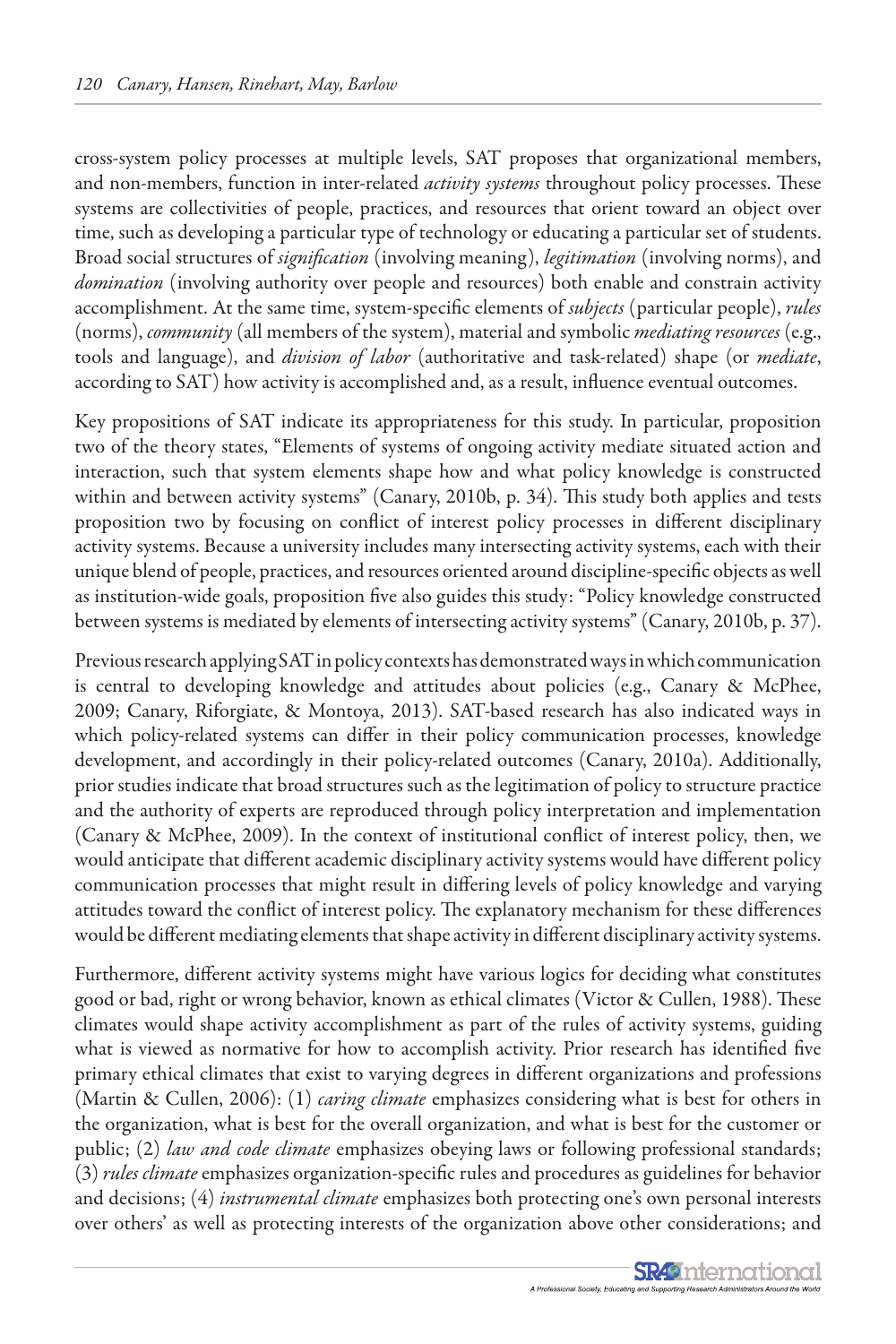(5) *independence climate* emphasizes members relying on their own personal morals and ethics to guide behavior and decisions (Victor & Cullen, 1988). Although prior SAT-based research has not investigated ethical climates as a type of system rule, this study extends SAT by examining how norms for ethical conduct might differ across different disciplinary activity systems and accordingly shape how members of different activity systems communicate about the conflict of interest policy as well as their policy knowledge and attitudes.

One way to operationalize activity systems in a research setting such as a university is to divide disciplines by those orienting around health sciences, such as oncology, and those orienting around non-health sciences, such as engineering. Although this is a broad conceptualization of activity systems, health sciences are focused on discovery and innovations involving patients or health outcomes whereas non-health sciences are focused on discovery and innovations not necessarily related specifically to people or to health. Accordingly, participants as well as other system elements may lead to different perceptions about and processes related to conflict of interest policies. The following hypotheses are posed to test SAT propositions about activity system differences. Due to the lack of prior research on ethical climates from an SAT perspective, we also pose a research question to examine the role of ethical climates in these different disciplinary activity systems.

## *Hypotheses and Research Question*

H1: Disciplinary differences exist for COIP communication.

H2: Disciplinary differences exist for COIP knowledge.

H3: Disciplinary differences exist for COIP attitudes.

RQ1: How are ethical climates associated with policy communication, knowledge, and attitudes?

## Method

The current quantitative study is part of an ongoing longitudinal program evaluation and process improvement project concerning COIP procedures at a large research university in the western region of the United States. The current study involved an online survey distributed through the university's email system to researchers identified as belonging to departments with more than four individuals who disclosed external financial relationships as recorded in the university's research administration system. The online survey was anonymous, with reminder emails sent twice to the entire sampling frame to improve response rates. As an incentive to participate, participants could enter a drawing for one of five \$100 gift cards by going to a separate website, if they chose.

## *Participants*

Recruitment emails were sent to faculty, graduate students, and post-doctoral researchers in 51 academic departments, with 3,016 researchers in the sampling frame. After the initial email invitation and two reminder emails sent at two-week intervals, 249 participants completed at least some portion of the online survey. After removing three cases that only included demographic responses, the final sample was 246 participants.

There were 142 participants from health sciences disciplines and 84 participants from non-health sciences disciplines (20 participants did not report departmental affiliation). Several positions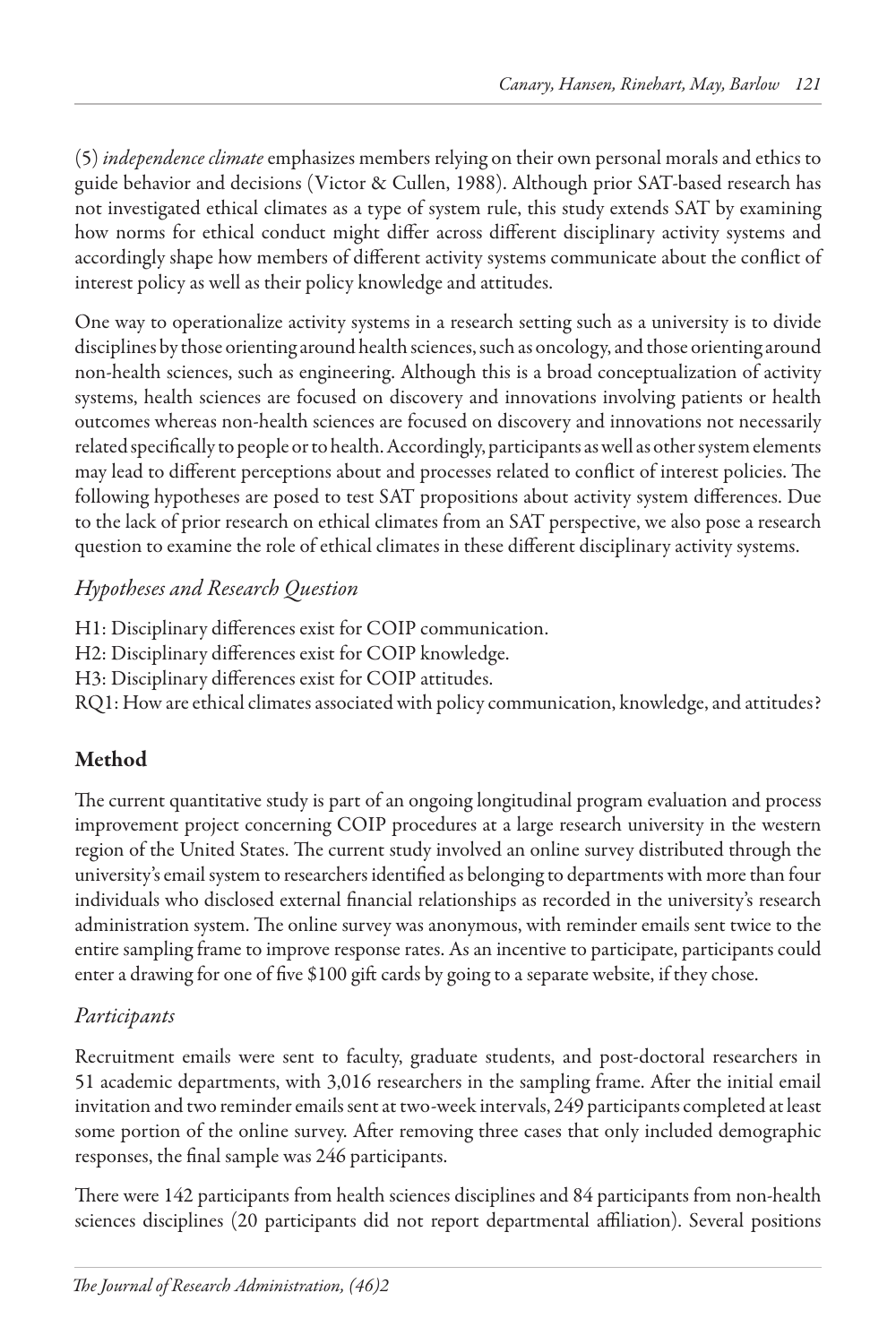were represented in the sample, including professors ( $n = 60$ ), associate professors ( $n = 26$ ), assistant professor (*n* = 36), physician (*n* = 26), clinical professor (*n* = 5), post-doctoral researcher  $(n = 14)$ , graduate assistant  $(n = 48)$ , adjunct associate professor  $(n = 4)$ , adjunct professor  $(n = 1)$ , and other ( $n = 6$ ). Participants reported various lengths of time at the university: 0-5 years,  $n = 92$ ; 6-10 years, *n* = 55; 11-15 years, *n* = 29; 16-20 years, *n* = 16; more than 20 years, *n* = 46; missing,  $n = 8$ . A majority of participants indicated they had received COI training in the past ( $n = 139$ ), while 56 reported not having COI training and 41 participants did not know if they had COI training or not. Most participants reported working with the Office of Sponsored Projects (*n* = 146). A total of 46.3% of participants reported conducting human subjects research  $(n = 114)$  and 50% reported that they do not conduct human subjects research (*n* = 123). A majority of participants (*n* = 152) reported that they do not have a COI managed by the COI office, whereas 69 participants indicated they are currently managed for COI and 18 participants indicated they do not know. Most participants reported English is their native language ( $n = 196$ ) and most participants were male (*n* = 169), with 62 female participants, 1 transgender, and 14 not responding.

#### *Measures*

Policy communication. The Policy Communication Index (PCI; Canary, Riforgiate, & Montoya, 2013) was used to measure five communication processes and an overall indicator of frequency of policy communication. At the request of the institution's COI committee, one additional context-specific item was added concerning communication: "I get written instructions about the COI policy from other in-department staff." The PCI includes 20 items with Likerttype response choices ranging from 1 ("never") to 5 ("very often"). The PCI includes five subscales: meeting discussions (Cronbach's  $\alpha = .91$ ), human resources communication (Cronbach's  $\alpha = .72$ ), coworker interactions (Cronbach's  $\alpha = .88$ ), supervisor/coworker written instructions (Cronbach's  $\alpha = .85$ ), and personal expressions (Cronbach's  $\alpha = .88$ ). For this study, wording of items for the human resources communication sub-scale were changed to reflect research administration staff rather than human resources staff so results of this sub-scale are interpreted as "Research Administration Communication." With the additional requested item, there were 21 items used to measure policy communication.

Policy knowledge. Policy knowledge was measured in three ways. An eight-item Likert-type measure of self-reported policy knowledge used in previous research (Canary et al., 2013) measured participants' perceptions of their knowledge about the COIP. Participants rated statements on a 1-5 scale ranging from "strongly disagree" (1) to "strongly agree" (5). This measure demonstrated high reliability (Cronbach's  $\alpha$  = .90). We also developed six study-specific items to measure participants' knowledge about the purpose of the COIP, which consisted of participants discriminating between statements that do and do not apply to the COIP. This was a summed score of their correct answers. Six additional items were developed to measure participants' knowledge of the scope of the COIP, also measured by summing participants' correct answers.

Policy attitudes. Policy attitudes were measured with seven Likert-type items used in previous policy research (Canary et al., 2013). Responses range from 1 ("strongly disagree") to 5 ("strongly agree"), with higher scores indicating more favorable attitudes toward the focal policy. This measure demonstrated acceptable reliability, Cronbach's  $\alpha = .83$ .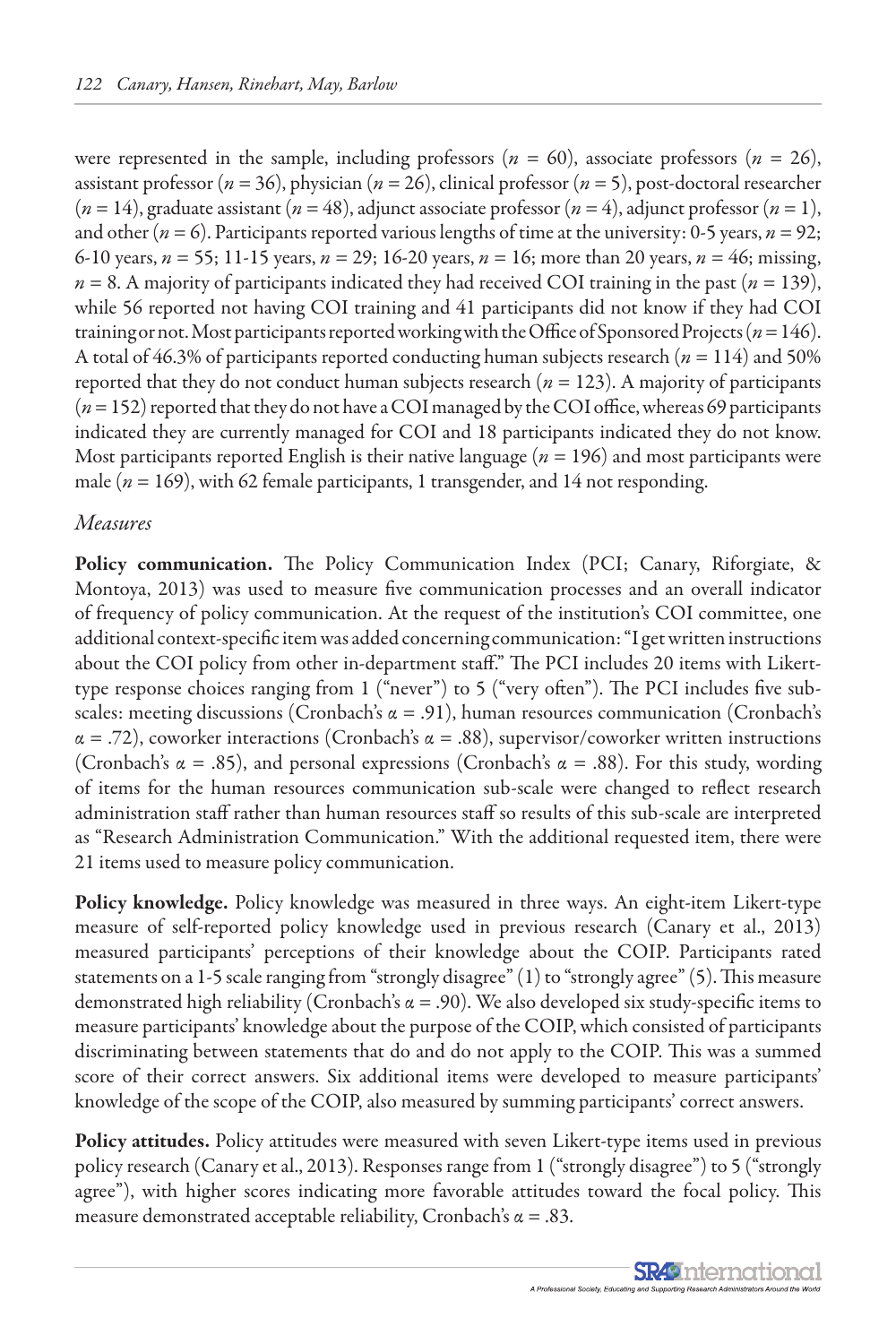Ethical climate. The Ethical Climate Questionnaire (ECQ; Victor & Cullen, 1988) was used to measure perceptions of how decisions and actions are determined to be right or wrong, desirable or undesirable, good or bad, within the whole university. There are 26 Likert-type items in the ECQ that identify five distinct types of ethical climates: caring (Cronbach's  $\alpha = .76$ ), law and code (Cronbach's  $\alpha = .81$ ), rules (Cronbach's  $\alpha = .76$ ), instrumental (Cronbach's  $\alpha = .83$ ), and independence (Cronbach's  $\alpha = .73$ ). Responses range from 1 ("completely false") to 6 ("completely true")

## *Data Analysis*

Independent samples *t*-tests were used to test for group differences predicted in Hypotheses 1, 2, and 3. The Research Question was answered by first conducting an independent samples *t*-test to assess group differences in ethical climates. Then, a Pearson's correlation analysis was used to analyze associations among variables.

## Results

## *Policy Communication*

Hypothesis 1 predicted that there would be disciplinary differences in conflict of interest policy communication. Hypothesis 1 was supported. Results are reported for the overall PCI scores as well as for the five constitutive sub-scales. Table 1 presents statistical results for tests of Hypotheses 1, 2, and 3. *Table 1*

| Variable                | <b>Health Sciences</b> | Non-Health Sciences | t statistic         |  |  |
|-------------------------|------------------------|---------------------|---------------------|--|--|
|                         | $(n = 142)$            | $(n=84)$            | (significance)      |  |  |
|                         | Mean $(SD)$            | Mean $(SD)$         |                     |  |  |
| PCI                     | 2.18(.73)              | 1.86(.59)           | 3.60 $(p < .001)$   |  |  |
| <b>MEET</b>             | 1.94(0.74)             | 1.73(0.73)          | 2.00 $(p < .05)$    |  |  |
| HRCOM (Research Admin)  | 2.51(.81)              | 2.19(0.71)          | 2.98 $(p < .01)$    |  |  |
| <b>COWORKER</b>         | 2.12(.94)              | 1.79(0.74)          | 2.87 $(p < .01)$    |  |  |
| <b>WRITTEN INST</b>     | 2.27(.90)              | 1.95(.85)           | 2.57 $(p < .05)$    |  |  |
| <b>PERS EXP</b>         | 2.04(.94)              | 1.62(.81)           | 3.39 ( $p < .001$ ) |  |  |
| <b>SELF REPORT KNOW</b> | 3.61(.72)              | 3.33(.91)           | 2.44 $(p < .05)$    |  |  |
| <b>KNOW SCOPE</b>       | 3.25(.89)              | 3.25(1.12)          | .03 $(n. s.)$       |  |  |
| <b>KNOW PURP</b>        | 4.11(1.02)             | 4.04 (1.06)         | .54 $(n, s)$        |  |  |
| <b>ATTITUDE</b>         | 3.70(.63)              | 3.67(.62)           | .34 $(n, s)$        |  |  |
|                         |                        |                     |                     |  |  |

 $\overline{\phantom{a}}$  , and the set of the set of the set of the set of the set of the set of the set of the set of the set of the set of the set of the set of the set of the set of the set of the set of the set of the set of the s

*Table 1.* Group Means for Policy Communication, Knowledge, and Attitudes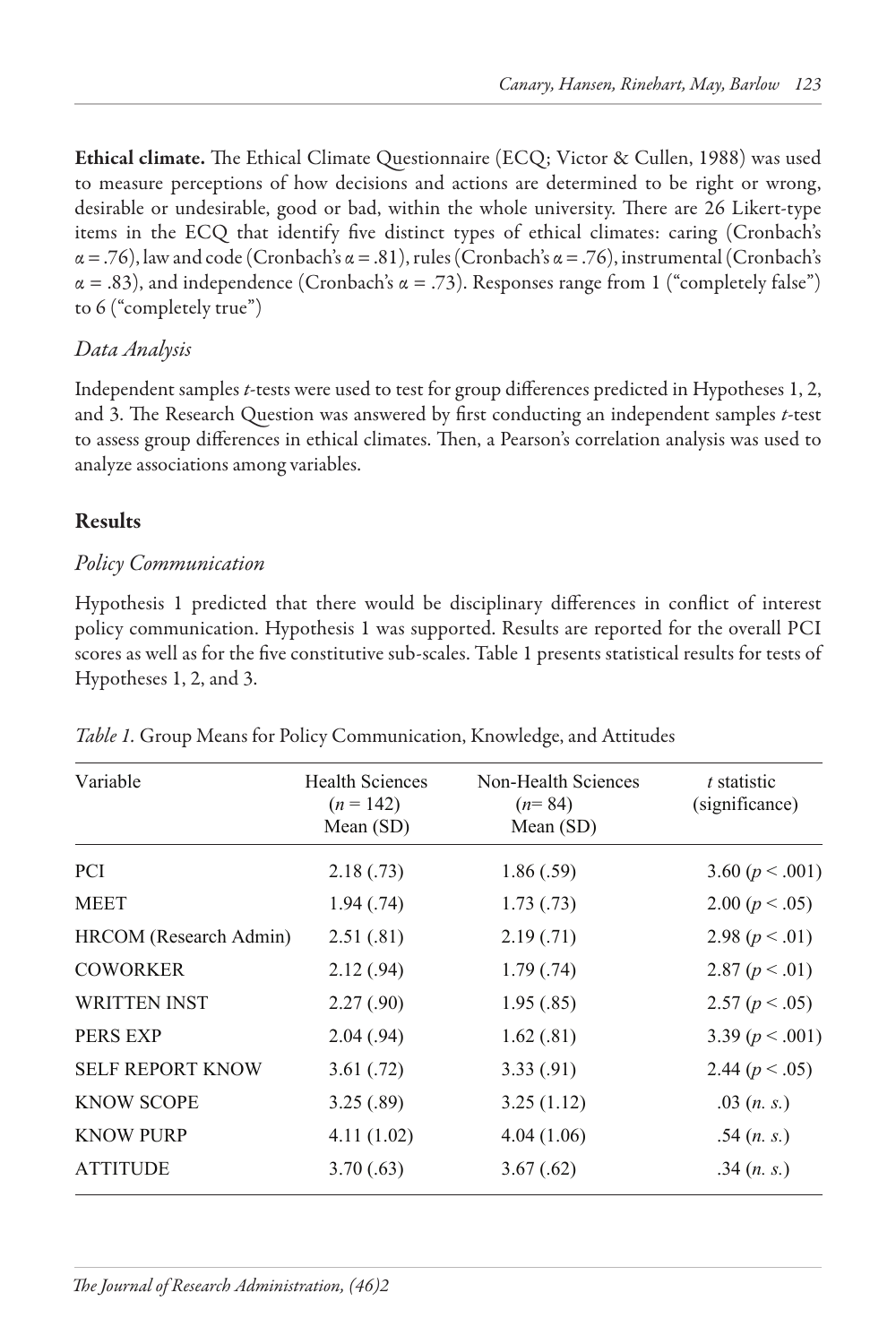Policy Communication Index. Equality of variances was found to be violated for the PCI,  $F(1, 218) = 4.14$ ,  $p = .043$ . Owing to this violated assumption, we used a *t* statistic not assuming homogeneity of variance. The *t*-test revealed that health sciences participants (*n* = 137) reported higher levels of overall policy communication (*M* = 2.18, *SD* = .73) than non-health sciences participants (*n* = 83; *M* = 1.86, *SD* = .59), *t* (218) = 3.60, *p* < .001.

Meeting Communication. Health sciences participants reported significantly more meeting communication about the COIP ( $M = 1.94$ ,  $SD = .74$ ) than non-health sciences participants  $(M = 1.73, SD = .73), t(218) = 2.00, p < .05.$ 

Research Administration Communication. Health sciences participants reported significantly more communication from research administration staff  $(M = 2.51, SD = .81)$  than non-health sciences participants  $(M = 2.19, SD = .71)$ ,  $t(218) = 2.98, p < .01$ .

Coworker Interactions. Equality of variances was found to be violated for this sub-scale,  $F(1, 203) = 4.45$ ,  $p = .036$ . Owing to this violated assumption, a *t* statistic not assuming homogeneity of variance was computed. The *t*-test revealed that health sciences participants reported more coworker interactions about the COIP (*M* = 2.12, *SD* = .94) than non-health sciences participants  $(M = 1.79, SD = .74)$ ,  $t(203) = 2.87, p < .01$ .

Written Instructions. Health sciences participants reported significantly higher levels of written instructions about the COIP ( $M = 2.27$ ,  $SD = .90$ ) than non-health sciences participants  $(M = 1.95, SD = .85), t(218) = 2.57, p < .05.$ 

Personal Expressions. Health sciences participants reported significantly more personal expressions about the COIP  $(M = 2.04, SD = .94)$  than non-health sciences participants  $(M = 1.62, SD = .81), t(217) = 3.39, p = .001.$ 

### *Policy Knowledge*

Hypothesis 2 predicted that differences would exist between groups for COIP knowledge. Hypothesis 2 was partially supported. We report results for the three knowledge measures separately.

Self-Reported Knowledge. Equality of variances was found to be violated for self-reported knowledge,  $F(1, 145) = 9.11$ ,  $p = .003$ . Owing to this violated assumption, a *t* statistic not assuming homogeneity of variance was computed. The *t*-test revealed that health sciences participants reported higher levels of perceived policy knowledge (*M* = 3.61, *SD* = .72) than non-health sciences participants (*M* = 3.33, *SD* = .91), *t* (145) = 2.44, *p* < .05.

Knowledge of Policy Scope. There were no significant group differences for knowledge of the COIP scope (see Table 1).

Knowledge of Policy Purpose. There were no significant group differences for knowledge of the COIP purpose (see Table 1).

> **SR49** nternational A Professional Society, Educating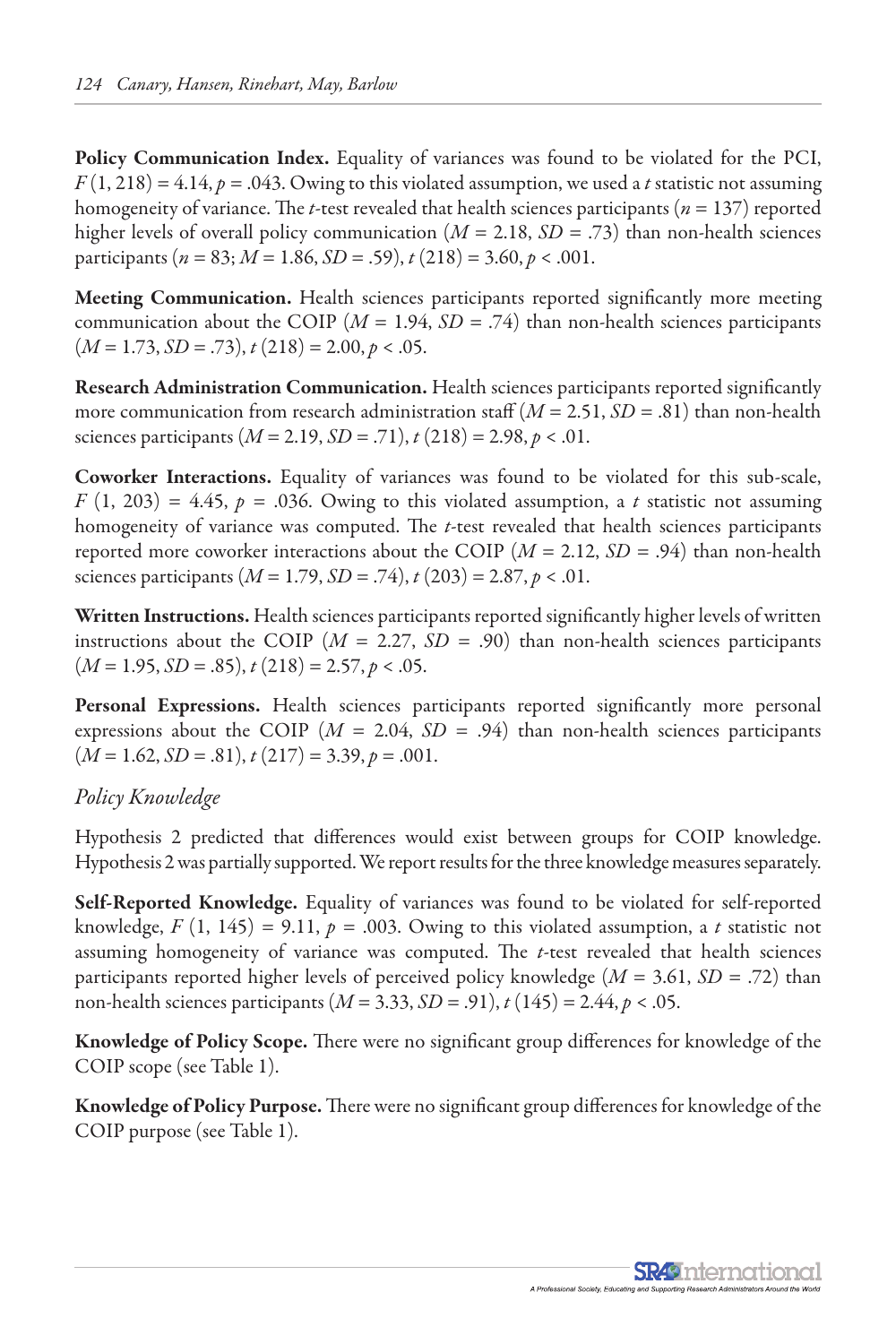## *Policy Attitudes*

Hypothesis 3 predicted that differences would exist between groups for COIP attitudes. No significant attitudinal difference was found between health sciences and non-health sciences researchers for attitudes toward the COIP (see Table 1). Hypothesis 3 was not supported.

## *Ethical Climates and Policy Variables*

The research question asked about associations between ethical climates and policy communication, knowledge, and attitudes. First, group differences were explored to examine whether ethical climates differed across disciplines in similar ways to policy communication and knowledge. Two significant group differences emerged. Health sciences participants indicated stronger perceptions of the law and code climate  $(M = 4.83, SD = 72)$  than non-health sciences participants  $(M = 4.51,$  $SD = .83$ ),  $t(214) = 3.01$ ,  $p < .01$ . This climate is characterized by decisions that are guided by laws and professional codes of conduct (Victor & Cullen, 1988). Health sciences participants also indicated stronger perceptions of the rules climate  $(M = 4.40, SD = .77)$  than non-health sciences participants  $(M = 4.17, SD = .79)$ ,  $t(215) = 2.11$ ,  $p < .05$ . This climate is characterized by decisions that are guided by organization-specific rules and procedures.

Next, a Pearson correlational analysis was conducted to explore how the five ethical climates associate with policy communication, knowledge, and attitudes variables. Table 2 presents the correlation matrix for ethical climate and policy communication variables. Table 3 presents the correlation matrix for ethical climate, knowledge, and attitude variables.

|                 |           | <b>CARING LAWCODE</b> | <b>RULES</b>        | <b>INST</b>  | <b>IND</b> | <b>MEET</b> | <b>HRCOM</b> | COWKR          | <b>WRTNINST</b>      | <b>PERSEXP</b> | PCI                  |
|-----------------|-----------|-----------------------|---------------------|--------------|------------|-------------|--------------|----------------|----------------------|----------------|----------------------|
| CARING          |           | $.496**$              | $.517^{**}$         | .062         | $.313***$  | $.419**$    | $.333**$     | $.273***$      | $.315***$            | $.209**$       | $.371***$            |
| LAWCODE         | $.496***$ |                       | $.586^{**}$         | $-.042$      | $.293**$   | $.241***$   | $.241$ **    | $.221***$      | $.174***$            | .110           | $.238**$             |
| <b>RULES</b>    | $.517***$ | $.586**$              |                     | .031         | $.196**$   | $.191**$    | $.137*$      | $.189**$       | $.187***$            | .098           | $.193***$            |
| <b>INST</b>     | .062      | $-.042$               | .031                | $\mathbf{1}$ | $.288***$  | $.139*$     | .109         | $.191***$      | .119                 | $.273***$      | $.198***$            |
| $\mathbf{IND}$  | $.313***$ | $.293**$              | $.196^{**}$         | $.288***$    |            | $.270^{**}$ | .072         | $.302$ **      | $.142$ <sup>*</sup>  | $.257***$      | $.251$ <sup>**</sup> |
| <b>MEET</b>     | $.419***$ | $.241$ **             | $.191**$            | $.139*$      | $.270***$  |             | $.571$ **    | $.718***$      | $.561$ **            | $.664***$      | $.846^{**}$          |
| <b>HRCOM</b>    | $.333***$ | $.241$ **             | $.137$ <sup>*</sup> | .109         | .072       | $.571***$   | 1            | $.511***$      | $.541$ <sup>**</sup> | $.471$ **      | $.746^{**}$          |
| <b>COWKR</b>    | $.273$ ** | $.221$ **             | $.189***$           | $.191$ **    | $.302$ **  | $.718***$   | $.511***$    | $\overline{1}$ | $.600**$             | $.792**$       | $.888***$            |
| <b>WRTNINST</b> | $.315***$ | $.174***$             | $.187***$           | .119         | $.142*$    | $.561$ **   | $.541**$     | $.600**$       |                      | $.517**$       | $.786^{**}$          |
| <b>PERSEXP</b>  | $.209***$ | .110                  | .098                | $.273$ **    | $.257***$  | $.664**$    | $.471$ **    | $.792**$       | $.517***$            |                | $.850***$            |
| PCI             | $.371***$ | $.238***$             | $.193**$            | $.198**$     | $.251$ **  | .846"       | $.746**$     | $.888***$      | $.786^{**}$          | $.850**$       | $\mathbf{1}$         |

*Table 2.* Correlations, Ethical Climates and Policy Communication *Table 2 Correlations, Ethical Climates and Policy Communication*

Note: \*\* Correlation is significant at the .001 level (2-tailed); \* Correlation is significant at the .01 level (2-tailed).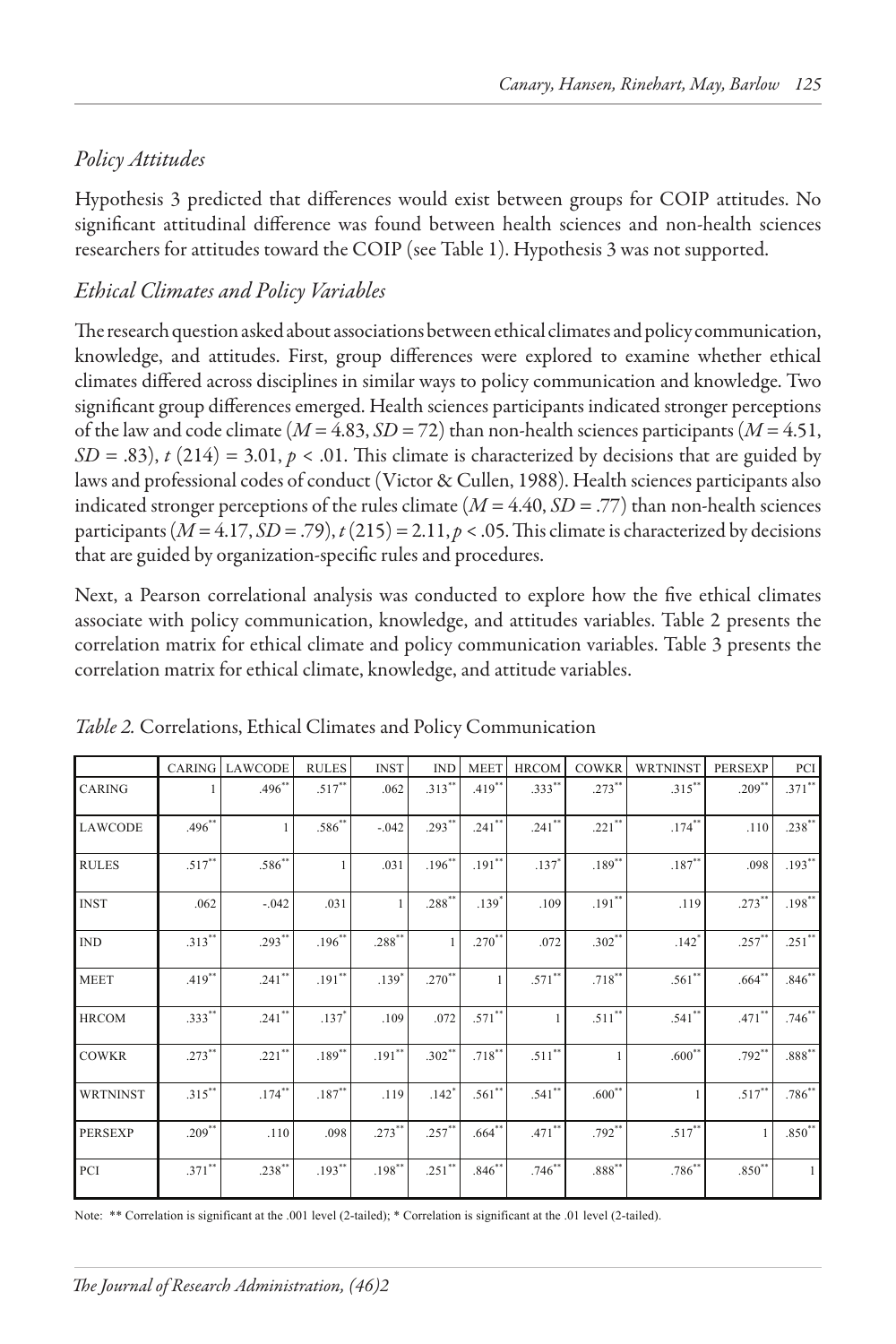|                 | <b>KNOWSR</b>       | <b>ATT</b> | <b>KNOWPURP</b>      | <b>KNOWSCOP</b> | <b>CARING</b>        | <b>LAWCODE</b> | <b>RULES</b>         | <b>INST</b> | <b>IND</b> |
|-----------------|---------------------|------------|----------------------|-----------------|----------------------|----------------|----------------------|-------------|------------|
| <b>KNOWSR</b>   |                     | $.493**$   | $.159*$              | .017            | .077                 | $.142*$        | $.148^{*}$           | $-.072$     | $-.096$    |
| <b>ATT</b>      | $.493**$            |            | $.274***$            | .004            | .075                 | $.181***$      | $187^{**}$           | $-257$ **   | $-.107$    |
| <b>KNOWPURP</b> | $.159*$             | $.274$ **  |                      | .007            | $-.148$ <sup>*</sup> | .048           | .054                 | $-189^{**}$ | $-.067$    |
| <b>KNOWSCOP</b> | .017                | .004       | .007                 |                 | $-.133*$             | $-124$         | $-.074$              | .052        | $-.030$    |
| <b>CARING</b>   | .077                | .075       | $-.148$ <sup>*</sup> | $-.133*$        |                      | $.496^{**}$    | $.517$ <sup>**</sup> | .062        | $.313***$  |
| <b>LAWCODE</b>  | $.142$ <sup>*</sup> | $.181***$  | .048                 | $-124$          | $.496$ **            |                | $.586***$            | $-.042$     | $.293***$  |
| <b>RULES</b>    | $.148*$             | $.187**$   | .054                 | $-.074$         | $.517**$             | $.586^{**}$    |                      | .031        | $.196***$  |
| <b>INST</b>     | $-.072$             | $-257$     | $-189^{**}$          | .052            | .062                 | $-.042$        | .031                 |             | $.288***$  |
| <b>IND</b>      | $-.096$             | $-.107$    | $-.067$              | $-.030$         | $.313***$            | $.293**$       | $.196***$            | $.288***$   | 1          |

*Table 3.* Ethical Climates, Knowledge, and Attitudes Correlations *Table 3 Ethical Climates, Knowledge, and Attitudes Correlations*

Note: \*\* Correlation is significant at the .01 level (2-tailed); \* Correlation is significant at the .05 level (2-tailed)

The overall index for policy communication, PCI, was positively and significantly correlated with all five ethical climates (Table 2). More specifically, meeting communication and coworker interactions were positively and significantly correlated with all five ethical climates (Table 2). The law and code as well as rules climates were the only two climates not positively correlated with personal expressions at a significant level. In a similar vein, the instrumental and independence climates were the only two climates not positively correlated with human resources (research administration) communication at a significant level. We discuss implications of this set of results in the Discussion section.

Measures of policy purpose and scope were not positively correlated with any ethical climate at a significant level (Table 3). However, both purpose and scope knowledge were negatively correlated with the caring climate ( $r = -.15$  and  $r = -.13$ , respectively) and purpose knowledge was also negatively correlated with the instrumental climate  $(r = -19)$ . Perhaps predictably, the law and code as well as rules climates were positively correlated with the self-report measure of policy knowledge at a significant level  $(r = .14$  and  $r = .15$ , respectively), although no other climates significantly correlated with that measure. Those two climates also positively correlated with policy attitudes at significant levels ( $r = .18$  and  $r = .19$ , respectively). The instrumental climate (with an emphasis on protecting one's own interests and those of the organization) negatively correlated with policy attitudes at a significant level (*r* = -.26).

#### Discussion

The goal of this study was to build on previous COIP research by theoretically investigating policy communication, knowledge, and attitudes across disciplines. Previous studies of researcher attitudes toward COIP have not examined the nuances of different ways the policy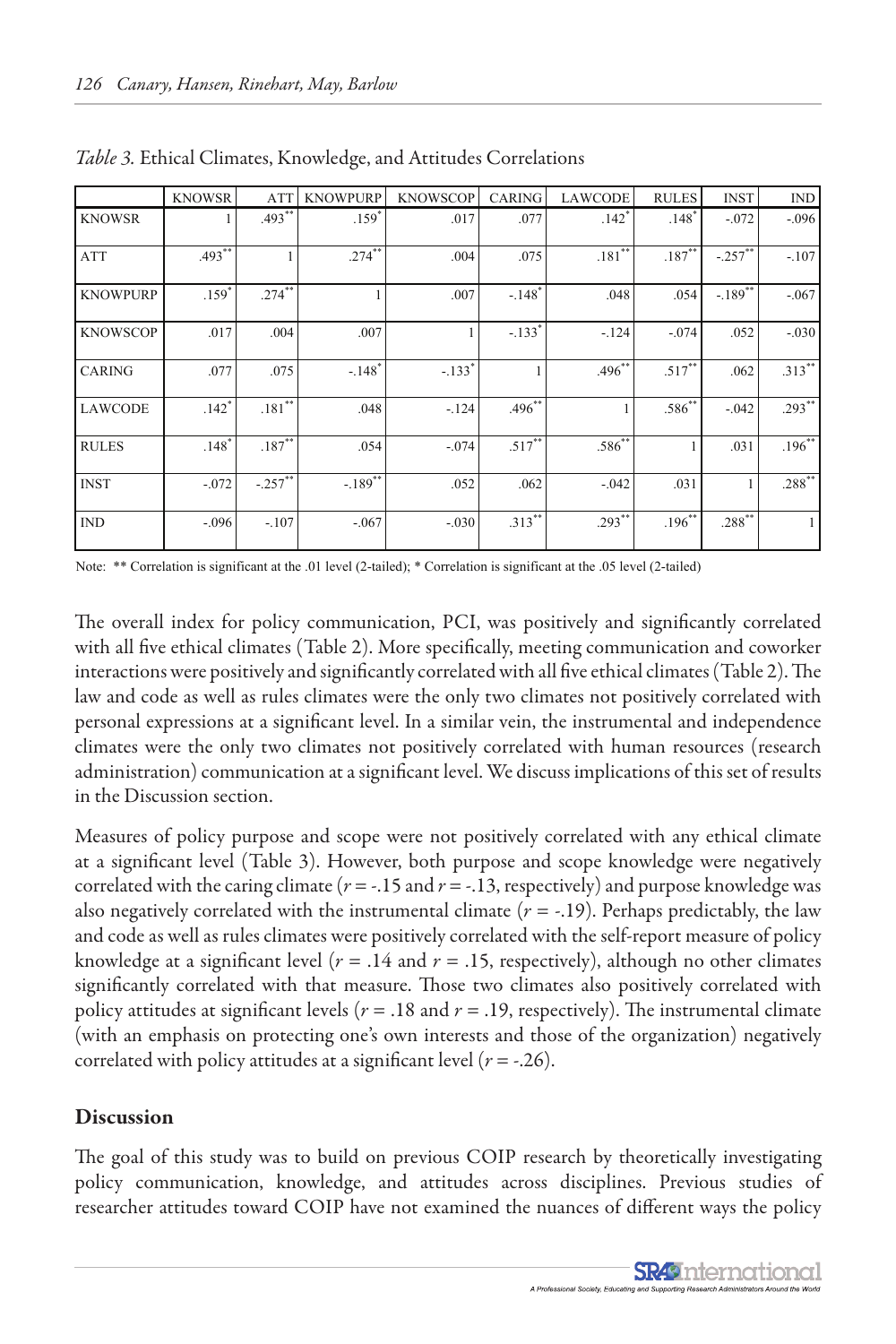is communicated nor different types of knowledge researchers have concerning the policy. By conceptualizing health sciences and non-health sciences as distinct activity systems, this investigation also considered how different ethical climates of researchers' disciplinary systems might associate with their policy communication, knowledge, and attitudes. There are several important implications for COI policy research and research administration practices. These are discussed below, followed by a discussion of study limitations and suggestions for future research.

Although it was hypothesized that group differences exist for COI policy communication, knowledge, and attitudes, the most compelling differences clearly emerged for communication processes. Health sciences researchers indicated that they communicated more about the COIP in all five modes than non-health sciences researchers. One explanation for this may be that health sciences researchers as a whole tend to have more interaction with industry in the form of sponsored research and external relationships such as consulting and speaking engagements. Therefore, health sciences researchers are required to engage with the policy more often. Indeed, significantly more health sciences participants than non-health sciences participants reported having significant external financial relationships ( $\chi^2$  = 9.61,  $p$  < .05) and significantly more health sciences participants than non-health sciences participants reported having COIs managed by the university ( $\chi^2$  = 7.70, *p* < .05).

It is important to note, however, that the amount of communication for both groups was low, with health sciences participants only meeting the mid-point for research administration communication. All other methods for communicating policy were below the mid-point on the five-point scale. This could be due to the fact that the COIP is not something researchers deal with on a daily basis. This finding does comport with other research about organizational communication concerning national-level policies (Canary et al., 2013), indicating that policy communication by its very nature may simply be a low-frequency occurrence in organizations.

Another interesting finding regarding policy communication and attitudes emerged during correlational analyses. Although not hypothesized in this study, policy attitudes were negatively correlated with coworker interactions (*r* = -.15, *p* < .05). This finding is consistent with results of the Canary et al. (2013) study that used the federal Family and Medical Leave Act (FMLA) as the focal policy. Results of these two studies may be pointing to a characteristic of coworker interactions about policies in general, that such informal interactions may foster negativity toward policies that are implemented from upper administration or external authorities. It seems, however, that communication with administrators who are able to interpret and provide guidance on policies, such as human resources or research administration staff members, has the opposite effect. In the current study, policy attitudes positively correlated with research administration communication  $(r = .14, p < .05)$ . This is similar to the Canary et al. (2013) study that found positive correlations between policy attitudes and human resources communication about the FMLA.

This study also contributes to understanding how different disciplines view guidelines for behavior and decision making within the same institution. Participants were asked to respond to the ethical climate questions based on their perceptions of the way things are at their institution, not their particular department or school. As such, it is not surprising that no group differences emerged for three of the five ethical climates. However, researchers associated with the health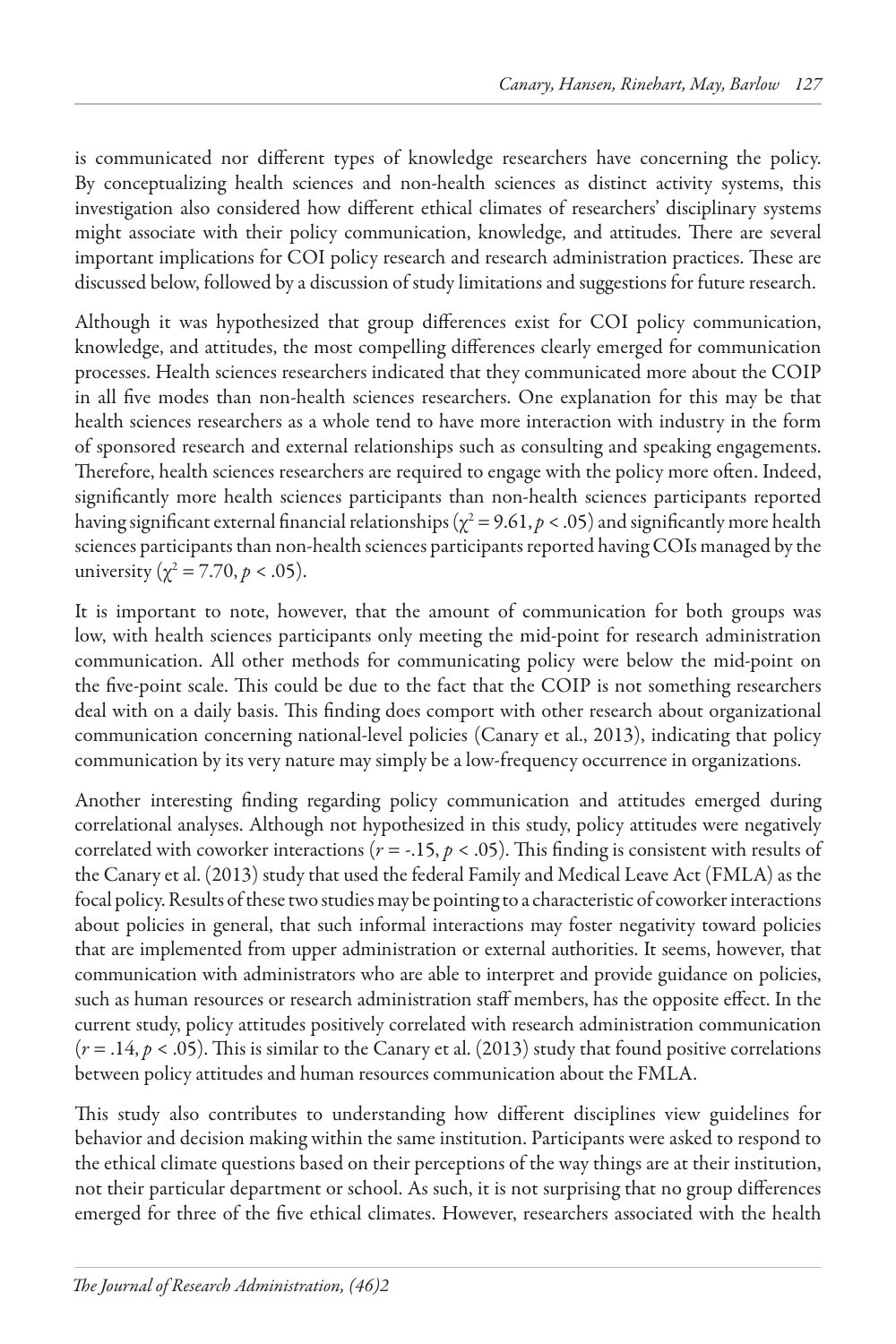sciences identified stronger climates characterized by following laws, professional codes, and institutional rules than non-health sciences researchers. This finding helps shed light on the higher communication scores for the health sciences participants. It could be that the higher frequency of communicating about the COI policy produces perceptions that actions and decisions within the broader organization are governed more by laws, policies, and procedures than by personal moral codes or concern for the greater good.

Results for how ethical climates associate with policy communication, knowledge, and attitudes also have implications for theory, research, and research administration practice. This is the first study to investigate associations between ethical climates and policy processes. We highlight here the more intriguing results that warrant further empirical attention. One such finding is the lack of significant correlation between personal expressions communication and the two climates most strongly associated with health sciences participants—law and code and rules climates. The other three climates (i.e., caring, instrumental, and independence) all positively correlated with participants sharing their personal expressions about the COI policy. This could point to a hesitancy for people to share personal opinions about policy that they perceive is out of their control or somehow a blanket mandate, which in turn might reflect a broader perception that their work activities are governed more by laws, codes, and procedures than by their individual agency. This conjecture is further supported by the lack of positive correlation between research administration communication and the instrumental and independence climates. With the strong association between this type of communication and policy attitudes, this result might point to a reproduction of a negative view of externally-mandated policies when people perceive that their work is more guided by their own morals and interests than those of other stakeholders or higher authorities. Indeed, the instrumental climate is the only climate to have a significant negative correlation with policy attitudes. Such negative attitudes might be counteracted with more active research administration communication to dispel misperceptions about the policy and its related procedures, discussing ways the COI policy has researchers' best interests in mind as well as the interests of the institution, patients, and the public.

SAT was used to guide this study due to its practical focus as well as its explanatory utility. Particular interest was in applying and testing the two propositions asserting that policy knowledge processes are shaped by elements of intersecting activity systems. Results provide some support for these propositions, although the null findings regarding differences in certain types of policy knowledge and in policy attitudes temper our support for these assertions. Overall, however, it seems an SAT explanation for differences between health sciences and nonhealth sciences researchers increases our understanding of COIP processes in complex research organizations, such as universities, in several ways. One contribution of our SAT-based analysis is that disciplinary activity systems orienting toward different objects (i.e., patients and health versus other research foci) engage with the COIP at different rates and in different ways. Those involved in health sciences are much more likely to come into contact with compliance procedures of the COIP simply due to the higher rates with which such researchers engage with industry in the research process. Accordingly, their communication frequency about the policy and their level of perceived knowledge about the policy are much higher than those who do not come into contact with the ins-and-outs of the policy as often. This supports the view that system elements, such as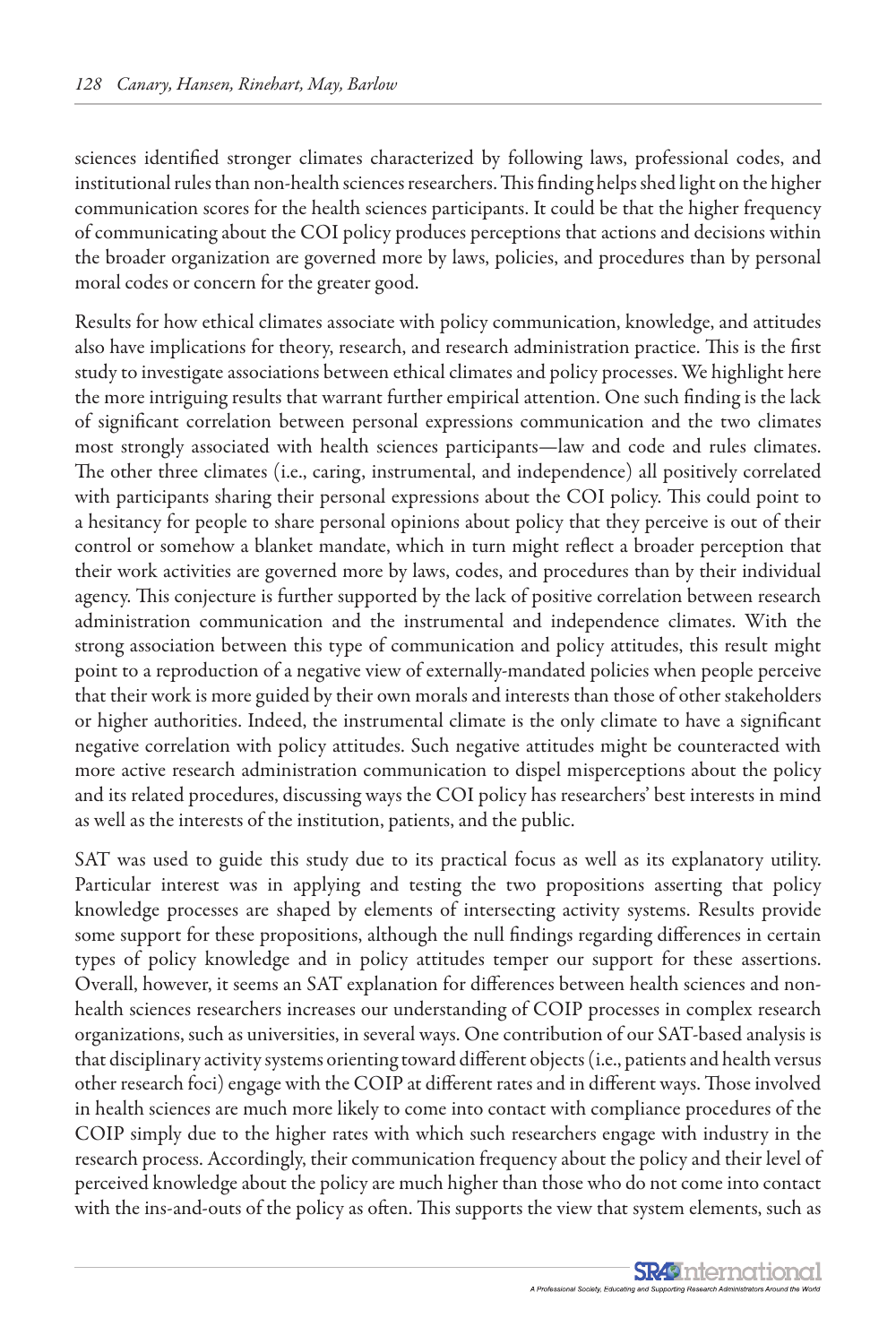norms for doing research, the object of activity, their mediating resources for conducting research, and such shape policy communication and policy knowledge.

A second contribution of an SAT perspective on the COIP process is to consider the structurating aspect of policy communication. That is, SAT asserts that policy knowledge processes within and across activity systems are constrained and enabled by broader social structures, such as professional norms, societal expectations concerning authority, and meanings assigned to phrases such as "conflict of interest" (Canary, 2010b). At the same time, proposition six of SAT asserts that policy knowledge in turn "produces, reproduces, or transforms social structure" (Canary, 2010b, p. 37). Although the current study was cross-sectional, and therefore limited to analyzing a point in time, these findings may be a spring board for future studies of how communication, knowledge, and attitudes of COI policies serve to reproduce entrenched institutional or disciplinary structures *or* serve as opportunities to begin transforming structures that have constrained productive COI policy processes across intersecting activity systems. For example, policy attitudes were higher than expected for both groups, with a sample mean of 3.65 on a five-point scale. This information could be used to tailor COI communication to capitalize on the positive perceptions of the policy in general and focus communication efforts at ways researchers might perceive the policy *procedures* to be misaligned with their system norms and overall activities. In this way, policy communication could be a way to transform negative connotations of "conflict of interest" as well as a way to reconcile perceptions that authoritative structures of policy requirements contradict professional structures of research activities.

Another way an SAT-based interpretation of results contributes to COIP research and practices is by using activity systems as a way to explain the interplay of ethical climates and policy communication, knowledge, and attitudes. When planning how to communicate about the policy with researchers in various disciplinary systems, research administrators can use findings from this study to consider how to adjust their communication tactics to account for different ethical climates. For instance, when addressing researchers in non-health science disciplines who might be guided more by their own morals ("independence climate") or by the common good ("caring climate") rather than by an overall concern for laws and codes, research administrators might highlight that a COIP helps researchers demonstrate their integrity clearly and publicly and that COIP procedures are meant to protect all parties involved. Additionally, case studies and examples from researchers' own disciplines would be excellent tools for increasing knowledge about COI as well as improving attitudes about engaging with policy procedures. Thus, researchers will be able to align their own system norms, resources, and purposes with those of research administration generally and with the COIP more specifically.

### *Limitations and Suggestions for Future Research*

Although the findings discussed above shed light on nuances of COI policy process and perceptions, there are limitations to the current study. First, this study was conducted at one institution rather than several. Accordingly, group comparisons and measures of variables are limited in their generalizability. Future research can build upon these findings by replicating this study design across multiple institutions. Second, the sample was limited in size. We had hoped to compare group differences at the level of different departments but the response rate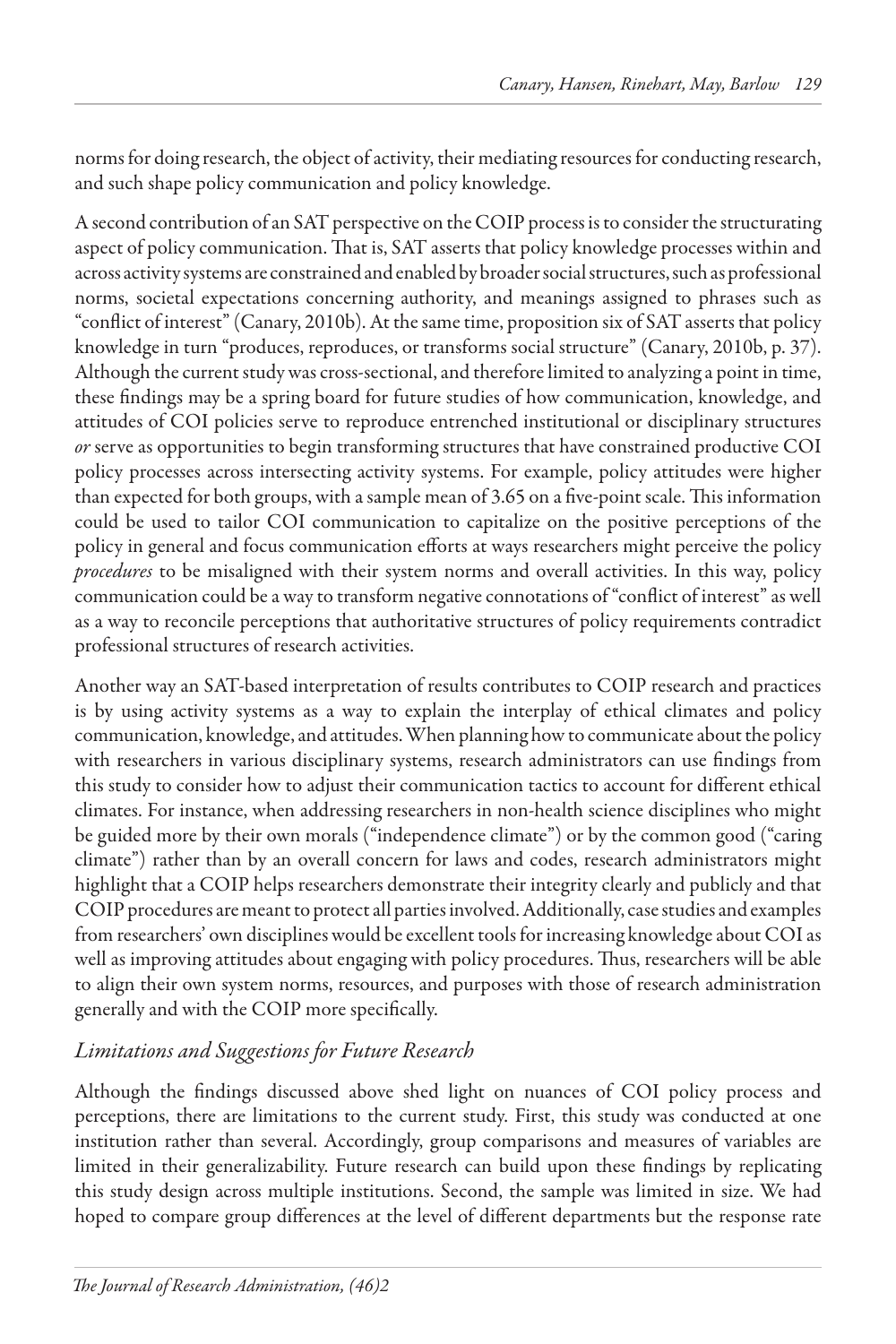was too low to enable such fine-grained analysis. A follow-up study is in the planning stages that will incorporate changes in the recruitment process to increase response rates. Future researchers interested in obtaining participation by busy researchers may consider creative alternatives to increase participation.

Future research will build upon this study by studying multiple institutions with larger sample sizes. It is important to continue finding ways to improve COI processes and perceptions. Qualitative inquiries might enrich results of this study by seeking open ended answers to questions about COI policy procedures and perceptions. Such qualitative endeavors might identify ways research administrators can improve policy attitudes, increase policy knowledge, and leverage policy communication efforts to benefit their institutions and multiple stakeholders.

#### Conclusion

To conclude, this study presents a snapshot of how researchers in a large research university perceive, understand, and communicate about their institution's conflict of interest policy. Furthermore, analyses shed light on how perceptions of ethical climates of the university associate with policy attitudes, knowledge, and communication in different disciplinary activity systems. This theoretically-grounded analysis provides a springboard for further empirical research about how researchers engage with conflict of interest policies. Research administrators can use this study as a template for assessments at their own institutions and research organizations as part of program evaluation and process improvement. Additionally, results of this study suggest ways research administrators can connect with researchers in meaningful ways to make COI training and procedures more effective overall.

#### *Endnotes*

1 ProPublica's data do not account for all industry payments, and the data sets include all physicians, not just university-affiliated physicians.

2 The data are based only on those university technology transfer offices that report to the Association of University Technology Managers.

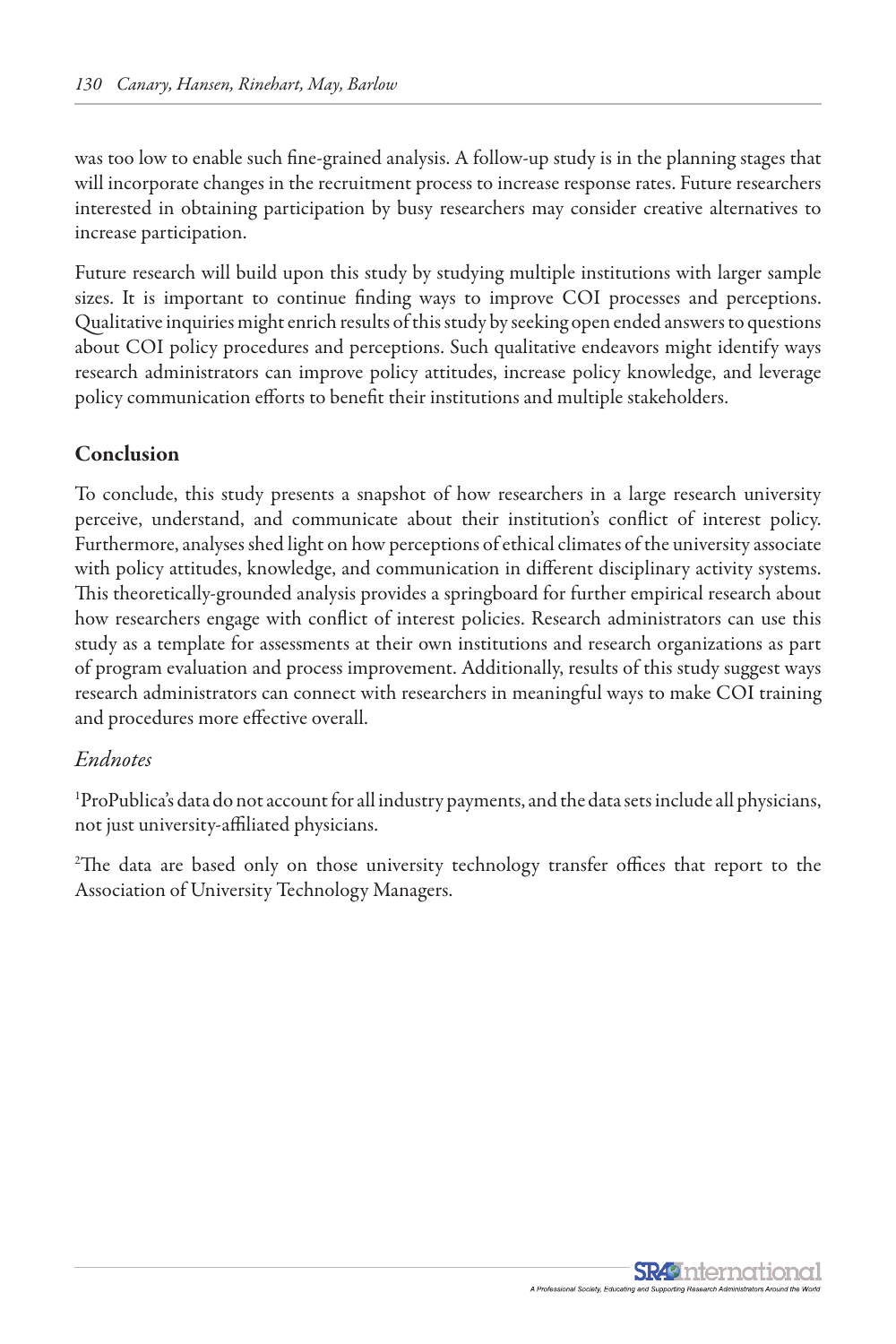#### Authors' Note

Correspondence concerning this article should be addressed to Heather E. Canary, Associate Professor, Department of Communication, University of Utah, 255 S. Central Campus Dr., Rm. 2400, Salt Lake City, UT 84112, USA, heather.canary@utah.edu.

Heather E. Canary

Associate Professor, Department of Communication University of Utah 255 S. Central Campus Drive, Room 2400 Salt Lake City, UT 84112 Phone: (801) 581-7633 Fax: (801) 585-6255 Email: heather.canary@utah.edu

Kody D. Hansen Research Manager, KLAS Enterprises, LLC

Marc D. Rinehart Senior Research Analyst, Conflict of Interest Office University of Utah

Kristal May Doctoral Student, Department of Communication University of Utah

Jahn Barlow Conflict of Interest Officer University of Utah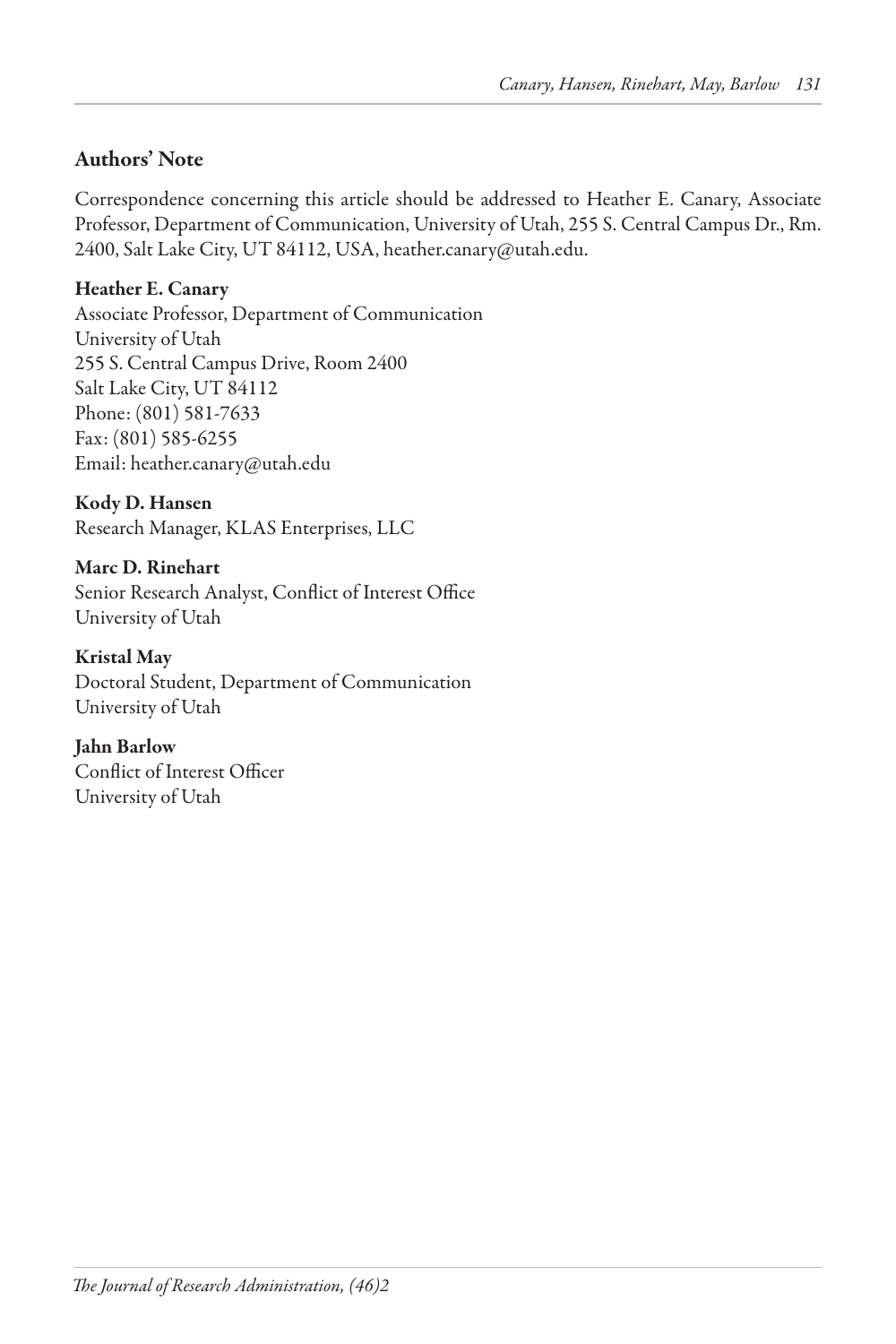#### References

- Ancker, J. S., & Flanagin, A. (2007). A comparison of conflict of interest policies at peerreviewed journals in different scientific disciplines. *Science and Engineering Ethics, 13*(2), 147-157. doi:10.1007/s11948-007-9011-z
- Beachy, S. H., Berger, A. C., & Olson, S. (Eds.). (2014). *Conflict of interest and medical innovation: Ensuring integrity while facilitating innovation in medical research: Workshop summary.* Washington, DC: National Academies Press.
- Bekelman, J. E., Li, Y., & Gross, C. P. (2003). Scope and impact of financial conflicts of interest in biomedical research. *Journal of the American Medical Association, 289*(4), 454-465. doi:10.1001/jama.289.4.454
- Berger, V. W. (2015). Conflicts of interest, selective inertia, and research malpractice in randomized clinical trials: An unholy trinity. *Science and Engineering Ethics, 21*(4), 857- 874. doi:10.1007/s11948-014-9576-2
- Bes-Rastrollo, M., Schulze, M. B., Ruiz-Canela, M., & Martinez-Gonzalez, M. A. (2013). Financial conflicts of interest and reporting bias regarding the association between sugarsweetened beverages and weight gain: A systematic review of systematic reviews. *PLoS Medicine, 10*(12), 1-9. doi:10.1371/journal.pmed.1001578
- Canary, H. E. (2010a). Constructing policy knowledge: Contradictions, communication, and knowledge frames. *Communication Monographs, 77*(2), 181-206. doi: 10.1080/03637751003758185
- Canary, H. E. (2010b). Structurating activity theory: An integrative approach to policy knowledge. *Communication Theory, 20*(1), 21-49. doi:10.1111/j.1468-2885.2009.01354.x
- Canary, H. E., Blevins, M., & Ghorbani, S. S. (2015). Organizational policy communication research: Challenges, discoveries, and future directions. *Communication Reports, 28*(1), 48- 64. doi:10.1080/08934215.2013.865063
- Canary, H. E., & McPhee, R. D. (2009). The mediation of policy knowledge: An interpretive analysis of intersecting activity systems. *Management Communication Quarterly, 23*(2), 147- 187. doi: 10.1177/0893318909341409
- Canary, H. E., Riforgiate, S. E., & Montoya, Y. J. (2013). The Policy Communication Index: A theoretically based measure of organizational policy communication practices. *Management Communication Quarterly, 27*(4), 471-502. doi:10.1177/0893318913494116

**SR49** nternational A Professional Society, Educatin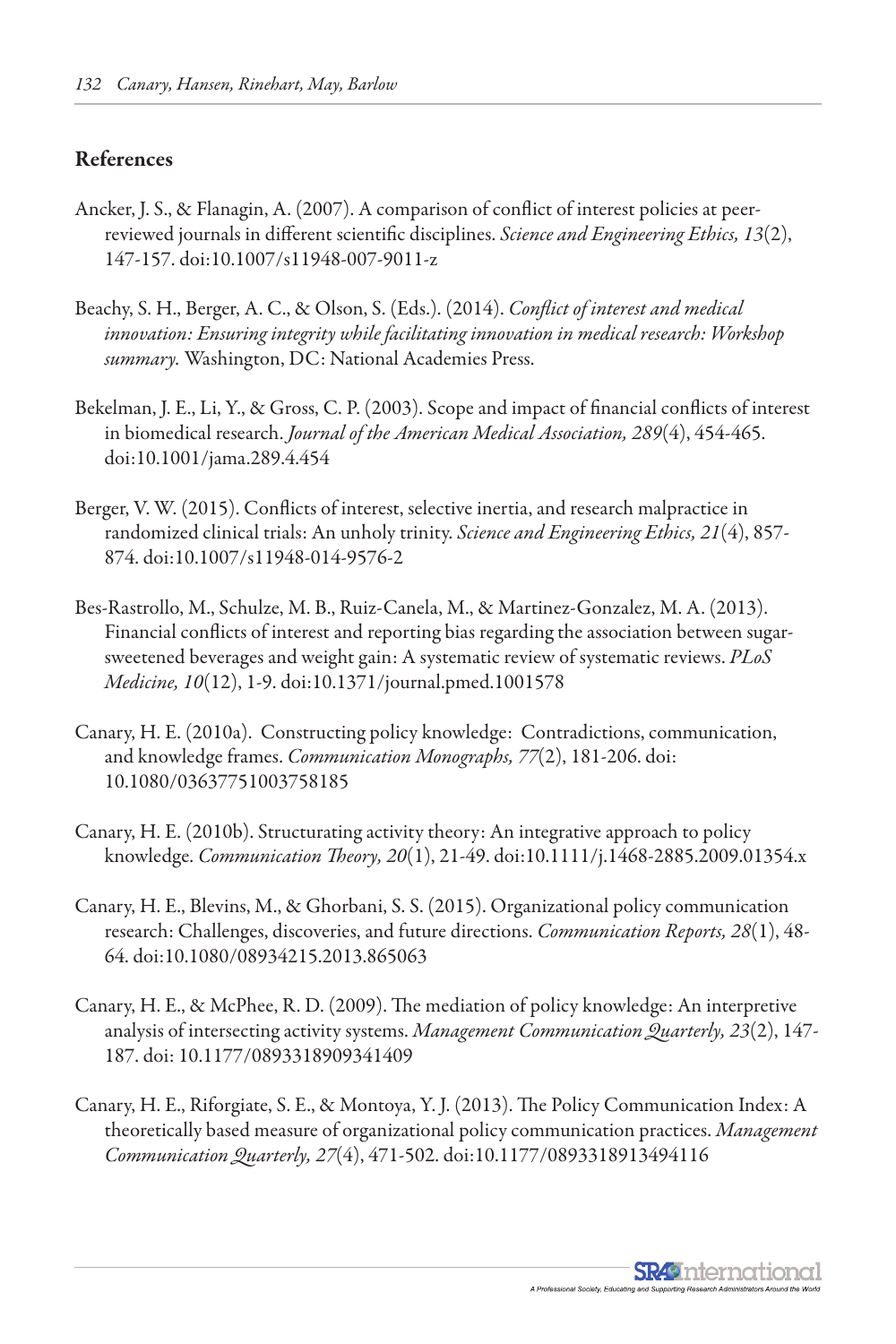- Dana, J., & Loewenstein, G. (2003). A social science perspective on gifts to physicians from industry. *Journal of the American Medical Association, 290*(2), 252-255. doi:10.1001/ jama.290.2.252
- Engeström, Y. (1999). Activity theory and individual and social transformation. In Y. Engeström, R. Miettinen & R.-L. Punamäki (Eds.), *Perspectives on activity theory* (pp. 19- 38). Cambridge: Cambridge University Press.
- Frankel, M. S. (1996). Perception, reality, and the political context of conflict of interest in university-industry relationships. *Academic Medicine, 71*(12), 1297-1304. Retrieved from ERIC database. (EJ539416).
- Gabler, M. (2010). Norms, institutions and social learning: An explanation for weak policy integration in the WTO's Committee on Trade and Environment. *Global Environmental Politics, 10*(2), 80-117. doi:10.1162/glep.2010.10.2.80
- Giddens, A. (1984). *The constitution of society: Outline of the theory of structuration.* Berkeley, CA: University of California Press.
- Glaser, B. E., & Bero, L. A. (2005). Attitudes of academic and clinical researchers toward financial ties in research: A systematic review. *Science and Engineering Ethics, 11*(4), 553- 573. doi:10.1007/s11948-005-0026-z
- Groeger, L., Ornstein, C., Tigas, M., & Jones, R. G. (2015). *Dollars for docs: How industry dollars reach your doctors*. Retrieved from https://projects.propublica.org/docdollars/
- Janse, G., & Konijnendijk, C. C. (2007). Communication between science, policy and citizens in public participation in urban forestry—Experiences from the Neighbourwoods project. *Urban Forestry & Urban Greening, 6*(1), 23-40. doi:10.1016/j.ufug.2006.09.005
- Lee, R. G., & Garvin, T. (2003). Moving from information transfer to information exchange in health and health care. *Social Science & Medicine, 56*(3), 449-464. doi:10.1016/S0277- 9536(02)00045-X
- LeGreco, M. (2012). Working with policy: Restructuring healthy eating practices and the circuit of policy communication. *Journal of Applied Communication Research, 40*(1), 44-64. doi:10.1080/00909882.2001.636372
- Lexchin, J., Bero, L. A., Djulbegovic, B., & Clark, O. (2003). Pharmaceutical industry sponsorship and research outcome and quality: Systematic review. *BMJ: British Medical Journal, 326*(7400), 1167-1170. Retrieved from http://www.jstor.org/stable/25454589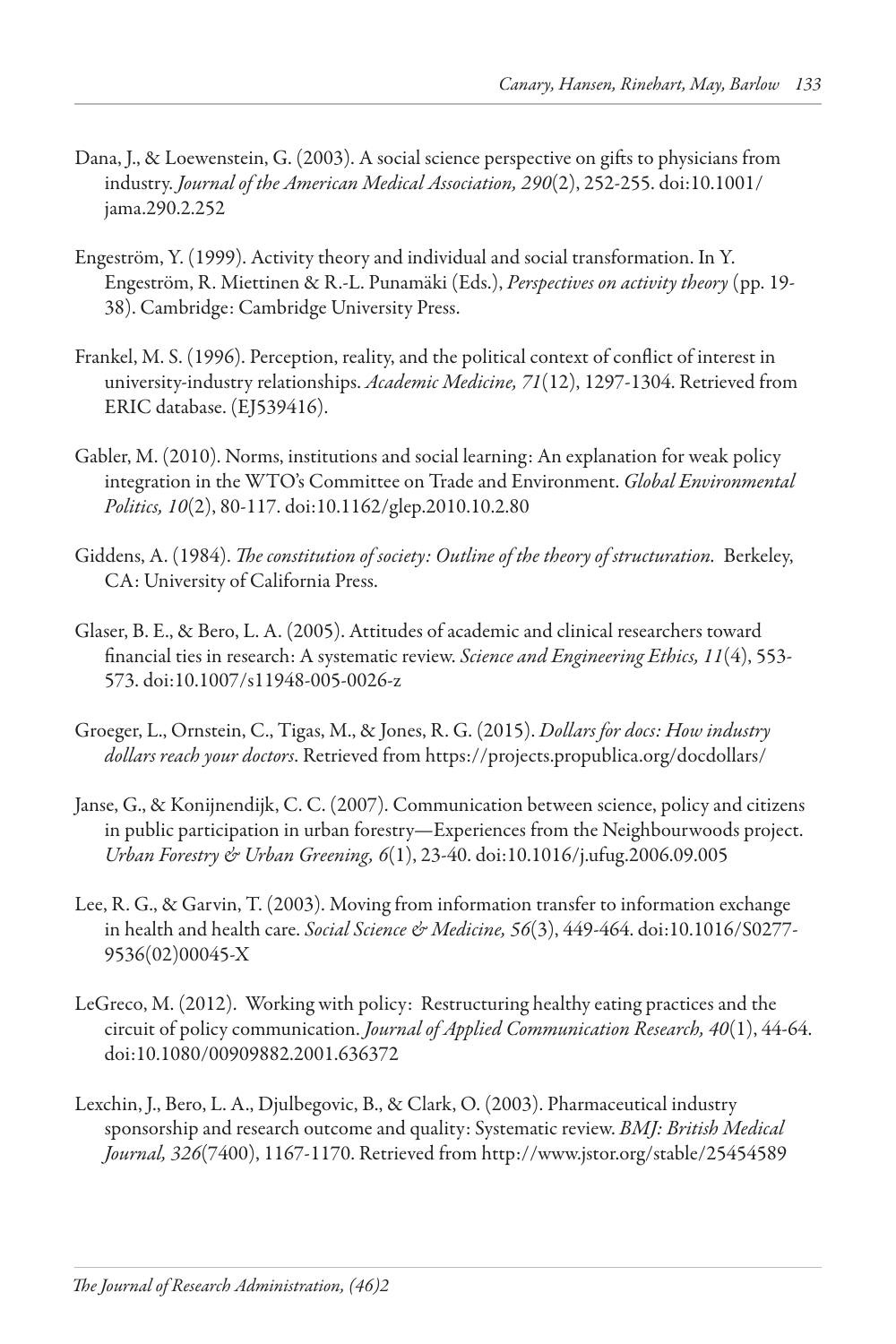- Lipton, S., Boyd, E., & Bero, L. (2004). Conflicts of interest in academic research: Policies, processes, and attitudes. *Accountability in Research: Policies and Quality Assurance, 11*(2), 83-102. doi:10.1080/03050620490512241
- Marchington, M., Rubery, J., & Grimshaw, D. (2011). Alignment, integration, and consistency in HRM across multi-employer networks. *Human Resource Management, 50*(3), 313-339. doi:10.1002/hrm.20424
- Martin, K. D., & Cullen, J. B. (2006). Continuities and extensions of ethical climate theory: A meta-analytic review. *Journal of Business Ethics, 69*(2), 175-194. doi:10.1007/s10551-006- 9084-7
- Mecca, J. T., Gibson, C., Giorgini, V., Medeiros, K. E., Mumford, M. D., & Connelly, S. (2015). Researcher perspectives on conflicts of interest: A qualitative analysis of views from academia. *Science and Engineering Ethics, 21*(4), 843-855. doi: 10.1007/s11948-014-9580-6
- Ornstein, C., Weber, T., & Nguyen, D. (2013). About the Dollars for Docs data. Retrieved from: http://www.propublica.org/article/about-our-pharma-data
- Pronin, E., Lin, D. Y., & Ross, L. (2004). Objectivity in the eye of the beholder: Divergent perceptions of bias in self versus others. *Psychological Review, 111*(3), 781-799. doi: 10.1037/0033-295X.111.3.781
- Sacco, D. F., Bruton, S. V., Hanjal, A., & Lustgraaf, C. J. N. (2015). The influence of disclosure and ethics education on perceptions of financial conflicts of interest. *Science and Engineering Ethics, 21*(4), 875-894. doi:10.1007/s11948-014-9572-6
- Sah, S. (2012). Conflicts of interest and your physician: Psychological processes that cause unexpected changes in behavior. *Journal of Law, Medicine and Ethics, 40*(3), 482-487. doi: 10.1111/j.1748-720X.2012.00680.x.
- Sah, S., & Fugh-Berman, A. (2013). Physicians under the influence: Social psychology and industry marketing strategies. *Journal of Law, Medicine and Ethics, 41*(3), 665-672. doi: 10.1111/jlme.12076
- Smith, C. D. (2011). Your idea and your university: Issues in academic technology transfer. *Journal of Investigative Medicine, 59*(5), 752-757. doi:10.231/JIM.0b013e31820d0fdf
- Valdivia, W. D. (2013). *University start-ups: Critical for improving technology transfer.*  Washington, DC: Center for Technology Innovation at Brookings. Retrieved from http://www.brookings.edu/~/media/research/files/papers/2013/11/start%20ups%20 tech%20transfer%20valdivia/valdivia\_tech%20transfer\_v29\_no%20embargo.pdf

**SR49** nternational A Professional Society, Educatin